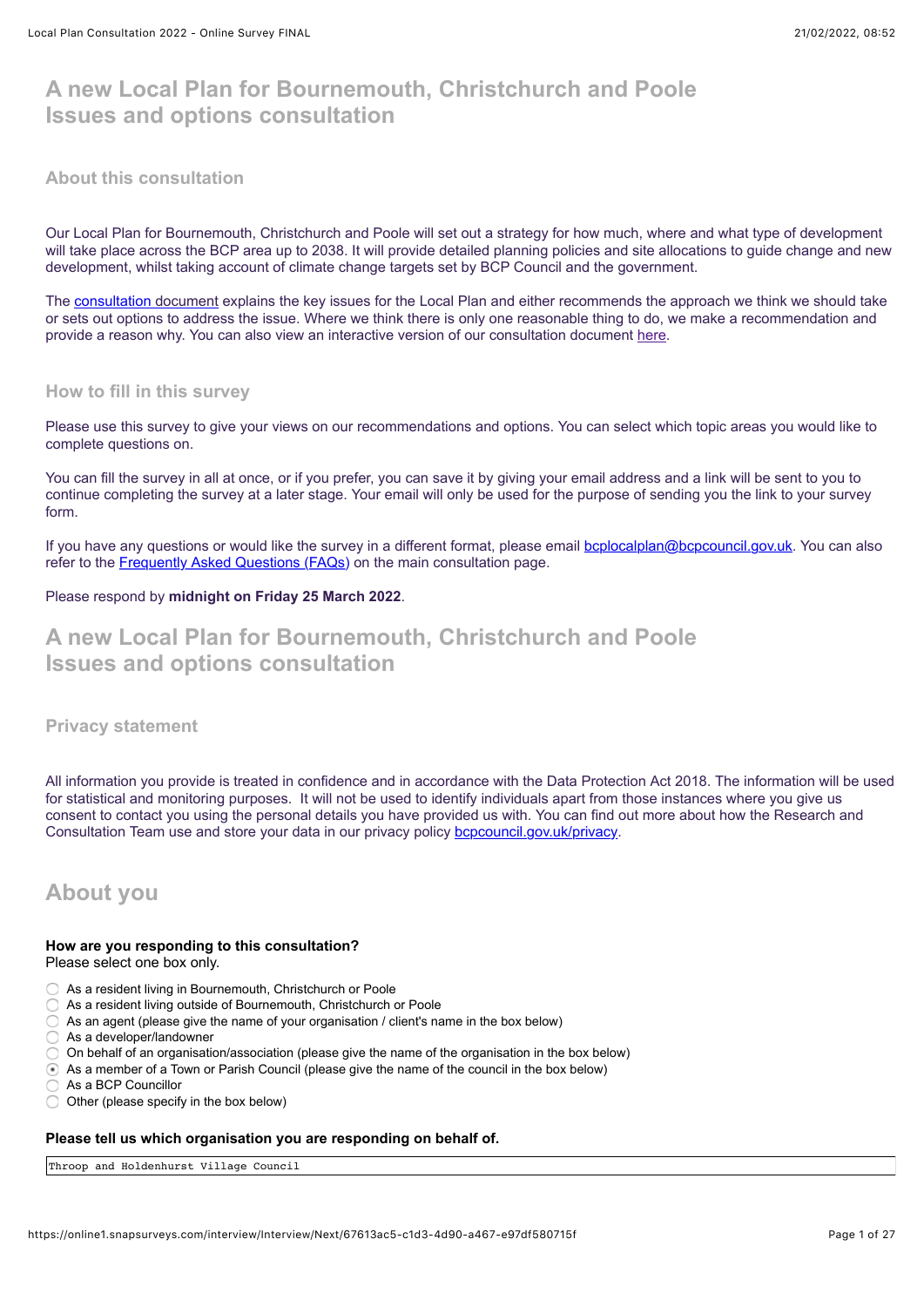## **A new Local Plan for Bournemouth, Christchurch and Poole Issues and options consultation**

## **Vision and objectives**

**Please read [Section 3 'Vision and objectives'](https://storymaps.arcgis.com/collections/f14976df158c482da090ef11c33afe79?item=4) of the consultation document before answering the questions in this section.**

## **Our vision**

**Our vision is linked to our corporate vision set out in [Our Big Plan](https://www.bcpcouncil.gov.uk/About-the-council/Our-Big-Plan/Our-Big-Plan.aspx):**

## **We aim for Bournemouth, Christchurch and Poole to be the UK's newest city region, brimming with prospects, positivity and pride.**

**To what extent do you agree or disagree that this is the right vision for the Local Plan?** Select one box only.

| Strongly agree | Agree | Neither agree nor<br>disagree | Disagree | Strongly disagree | Don't know |
|----------------|-------|-------------------------------|----------|-------------------|------------|
|                |       |                               |          |                   |            |

#### **If you disagree or strongly disagree with the vision, please explain why briefly in the box below.**

We disagree on the basis that becoming a city we could be subsumed into a greater conurbation, it is important that historic village locations (conservation areas, greenbelt and historic landscapes) are maintained. We agree very much that the BCP area should be brimming with prospects, positivity and pride as these are very much values that we hold dear to protecting our Parish.

# **Our proposed objectives**

#### **Following on from our Vision, we have ten proposed objectives.**

Below is a list of all the issues covered under the ten key objectives:

#### **Regenerating our town centres**

Regenerating our town centres and enabling vibrant local communities.

#### **New market and affordable homes**

The number of homes we need; where new homes could be built; affordable housing; custom self-build housing; providing the right mix and type of homes; homes for older people and those with disabilities; student accommodation; and gypsies & travellers.

#### **A prosperous economy**

?

Bringing forward strategic employment sites; protecting existing employment areas; isolated employment areas; visitor accommodation; and visitor attractions.

#### **Adapting our high streets and retail areas**

Our needs for shopping and other town centre uses; town centre boundaries and primary shopping areas; sequential tests and impact assessments; and vibrant centres.

#### **Providing a safe, sustainable and convenient transport network**

Our future transport strategy; transport infrastructure; and transport impacts from new development.

#### **Our natural environment**

Conserving and enhancing biodiversity and geodiversity; protecting Dorset Heathlands and mitigating development impacts; provision of strategic Suitable Alternative Natural Greenspaces (SANGS); improving the air quality on the Dorset heathlands; dealing with Poole Harbour nitrate pollution; dealing with Poole Harbour recreational pressures; and supporting green infrastructure and open space.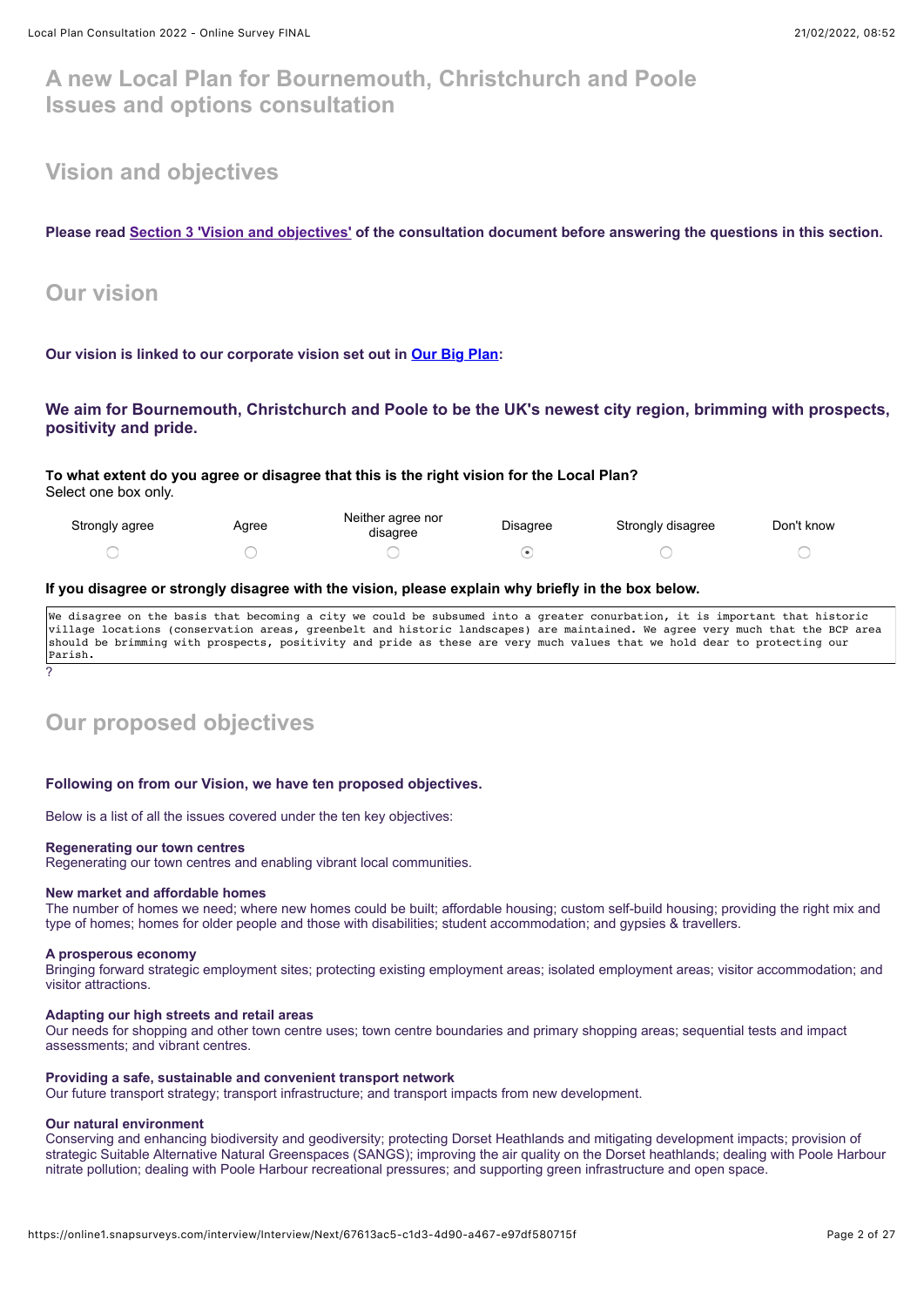#### **Our built environment**

Ensuring good placemaking and urban design; planning for urban intensification which could specifically affect 26 areas; tall buildings; preserving and enhancing heritage; and preserving coastal and landscape character.

#### **Promoting health and wellbeing**

Supporting health and wellbeing; and ensuring a high standard of amenity.

#### **Tackling climate change**

Ensuring new development will be built to reduce energy use and minimise carbon emissions; maximising the uptake of energy from renewable sources; and flood and coastal erosion risk management.

#### **Providing the infrastructure that supports development**

Delivering the infrastructure to support growth; balancing the delivery of infrastructure with viable development; telecommunications and digital infrastructure provision; and community facilities and services.

#### **To what extent do you agree or disagree with each of the ten objectives that we propose to include in the Local Plan?** Select one box for each row.

|                                                                                                                                                                                                                                 | Strongly agree           | Agree   | Neither agree<br>nor disagree | <b>Disagree</b> | Strongly<br>disagree | Don't know |
|---------------------------------------------------------------------------------------------------------------------------------------------------------------------------------------------------------------------------------|--------------------------|---------|-------------------------------|-----------------|----------------------|------------|
| a) Regenerate our town centres and network of vibrant<br>communities                                                                                                                                                            | $\left( \bullet \right)$ |         |                               |                 |                      |            |
| b) Provide a sufficient supply of new market and affordable<br>homes to meet the different needs of our communities                                                                                                             |                          | $\bf o$ |                               |                 |                      |            |
| c) Support economic growth, the creation of jobs and the<br>offer to visitors                                                                                                                                                   | $\circledast$            |         |                               |                 |                      |            |
| d) Adapt our high streets and shopping areas to cater for<br>changing retail demands                                                                                                                                            | $\odot$                  |         |                               |                 |                      |            |
| e) Provide a safe, sustainable and convenient transport<br>network, with a step change in active travel behaviour,<br>ensuring the necessary transport infrastructure is in place<br>to make it easy for everyone to get around | $\circ$                  |         |                               |                 |                      |            |
| f) Conserve and enhance our protected habitats and<br>biodiversity, and our network of green infrastructure and<br>open spaces                                                                                                  | $\circ$                  |         |                               |                 |                      |            |
| g) Promote local character and the delivery of high quality<br>urban design                                                                                                                                                     | ⋒                        |         |                               |                 |                      |            |
| h) Improve health and wellbeing and contribute towards<br>reducing inequalities                                                                                                                                                 | $\circ$                  |         |                               |                 |                      |            |
| i) Work towards achieving carbon neutrality ahead of 2050<br>and inspire action to combat the climate and ecological<br>emergency                                                                                               | $\circledast$            |         |                               |                 |                      |            |
| (i) Deliver the infrastructure needed to support<br>development, local communities and businesses                                                                                                                               | $\circ$                  |         |                               |                 |                      |            |

### **If you disagree or strongly disagree with any of the objectives, please explain why briefly in the box below.**

Please use the appropriate letter (a to j) to show which objective you are referring to.

?

#### **Please tell us which of the objectives are most important to you by selecting your top 5 below.** Select five boxes only.

| a) Regenerate our town centres and network of vibrant communities                                                                                                                                                         | $\sqrt{}$ |
|---------------------------------------------------------------------------------------------------------------------------------------------------------------------------------------------------------------------------|-----------|
| b) Provide a sufficient supply of new market and affordable homes to meet the different needs of our communities                                                                                                          | $\sqrt{}$ |
| c) Support economic growth, the creation of jobs and the offer to visitors                                                                                                                                                |           |
| d) Adapt our high streets and shopping areas to cater for changing retail demands                                                                                                                                         |           |
| e) Provide a safe, sustainable and convenient transport network, with a step change in active travel behaviour, ensuring the necessary transport<br>infrastructure is in place to make it easy for everyone to get around |           |
| f) Conserve and enhance our protected habitats and biodiversity, and our network of green infrastructure and open spaces                                                                                                  |           |
| g) Promote local character and the delivery of high quality urban design                                                                                                                                                  | $\sqrt{}$ |
| h) Improve health and wellbeing and contribute towards reducing inequalities                                                                                                                                              |           |
| i) Work towards achieving carbon neutrality ahead of 2050 and inspire action to combat the climate and ecological emergency                                                                                               | $\sqrt{}$ |
| j) Deliver the infrastructure needed to support development, local communities and businesses                                                                                                                             |           |
| .                                                                                                                                                                                                                         |           |

# **A new Local Plan for Bournemouth, Christchurch and Poole Issues and options consultation**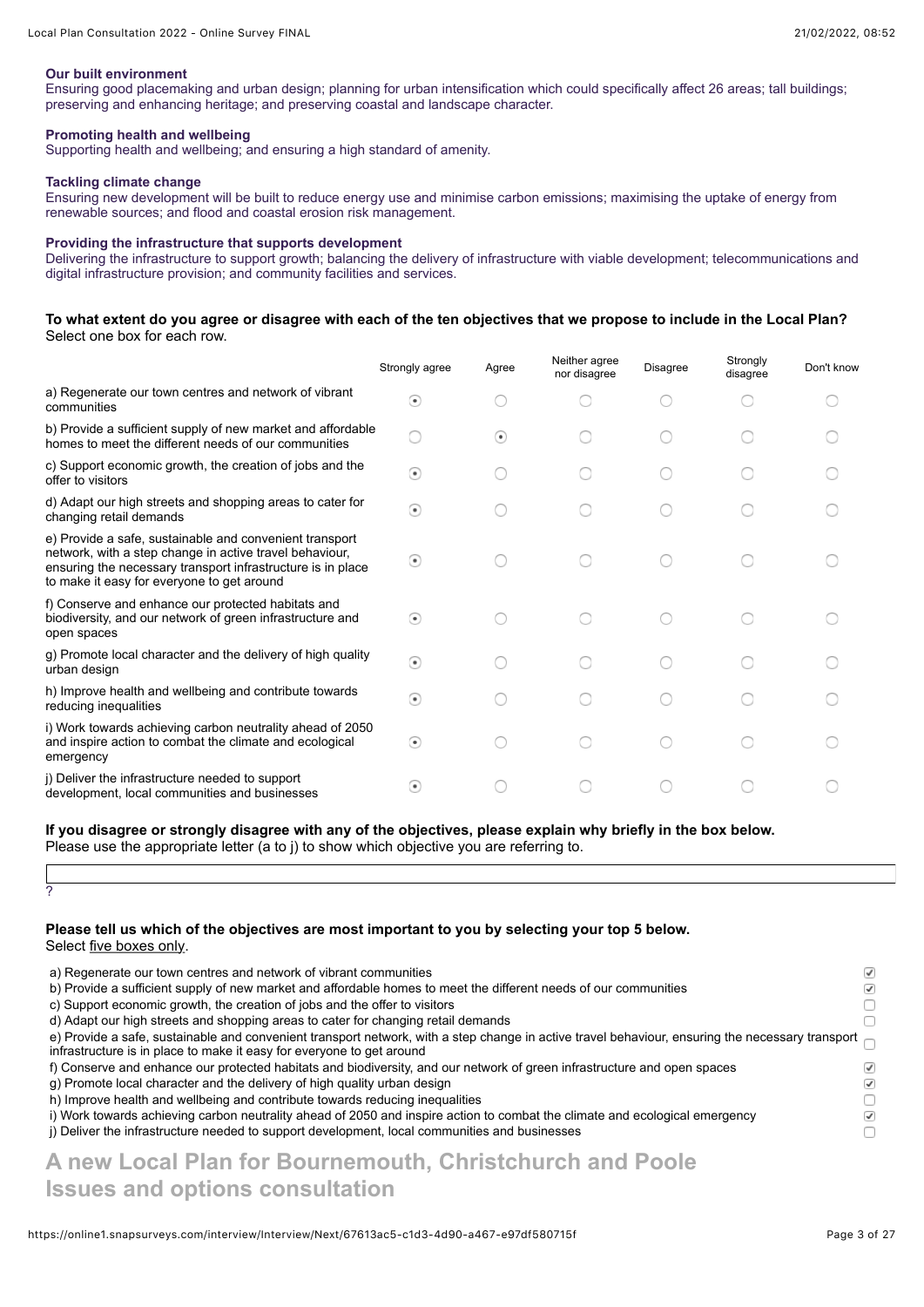## **Choosing the objectives that interest you**

**The Local Plan is split into ten topic sections, one for each of the proposed objectives in the Local Plan. In responding to the consultation, you can give your views on each topic or select those that are of interest to you.** 

**If you prefer, you can save your survey by giving your email address and a link will be sent to you to continue completing the form at a later stage. Your email will only be used for the purpose of sending you the link to your survey form.**

**Which of the following are you interested in giving your views about?** Select all that apply

- **Regenerating our town centres** COUT natural environment
- **New market and affordable homes OU C Our built environment**
- 
- $\Box$  Adapting our high streets and retail areas Tackling climate change
- $\Box$  Providing a safe, sustainable and convenient transport network  $\Box$  Providing the infrastructure that supports development
- 
- 
- **A** prosperous economy **Promotion** Promoting health and wellbeing
	-
	-

# **A new Local Plan for Bournemouth, Christchurch and Poole Issues and options consultation**

## **Regenerating our town centres**

**Please read [Section 4.1 'Regenerating our town centres'](https://storymaps.arcgis.com/collections/f14976df158c482da090ef11c33afe79?item=5) of the consultation document before answering the questions in this section.**

**Objective: Regenerate our town centres and network of vibrant communities**

**Which of the following issues are you interested in giving your views about?** Select all that apply

**a** Regenerating our town centres **Vibrant local communities V** Vibrant local communities

**A new Local Plan for Bournemouth, Christchurch and Poole Issues and options consultation**

**Issue: Regenerating our town centres**

## **We have three distinctive town centres with different characteristics, needs and opportunities.**

**Recommendation:** We recognise that Bournemouth and Poole town centres have the most significant scope for regeneration and change. We propose that the vitality of each of these centres is supported through investment in visitor attractions, an increase in new homes and commercial development, with the encouragement of taller buildings in places, and through enhancements to streets and public spaces.

The scale of opportunity in Christchurch is more limited, but there is still scope for improvements to streets and spaces and the development of key sites around Stony Lane, subject to the resolution of flood risk issues.

**How strongly do you agree or disagree with our recommendation (in the box above) for regenerating our town centres?** Select one box only.

| Strongly agree | Agree | Neither agree nor disagree | Disagree | Strongly disagree | Don't know |
|----------------|-------|----------------------------|----------|-------------------|------------|
|                |       |                            |          |                   |            |

**Please explain your answers in the box below and let us know if you can you suggest any alternative approaches, or have**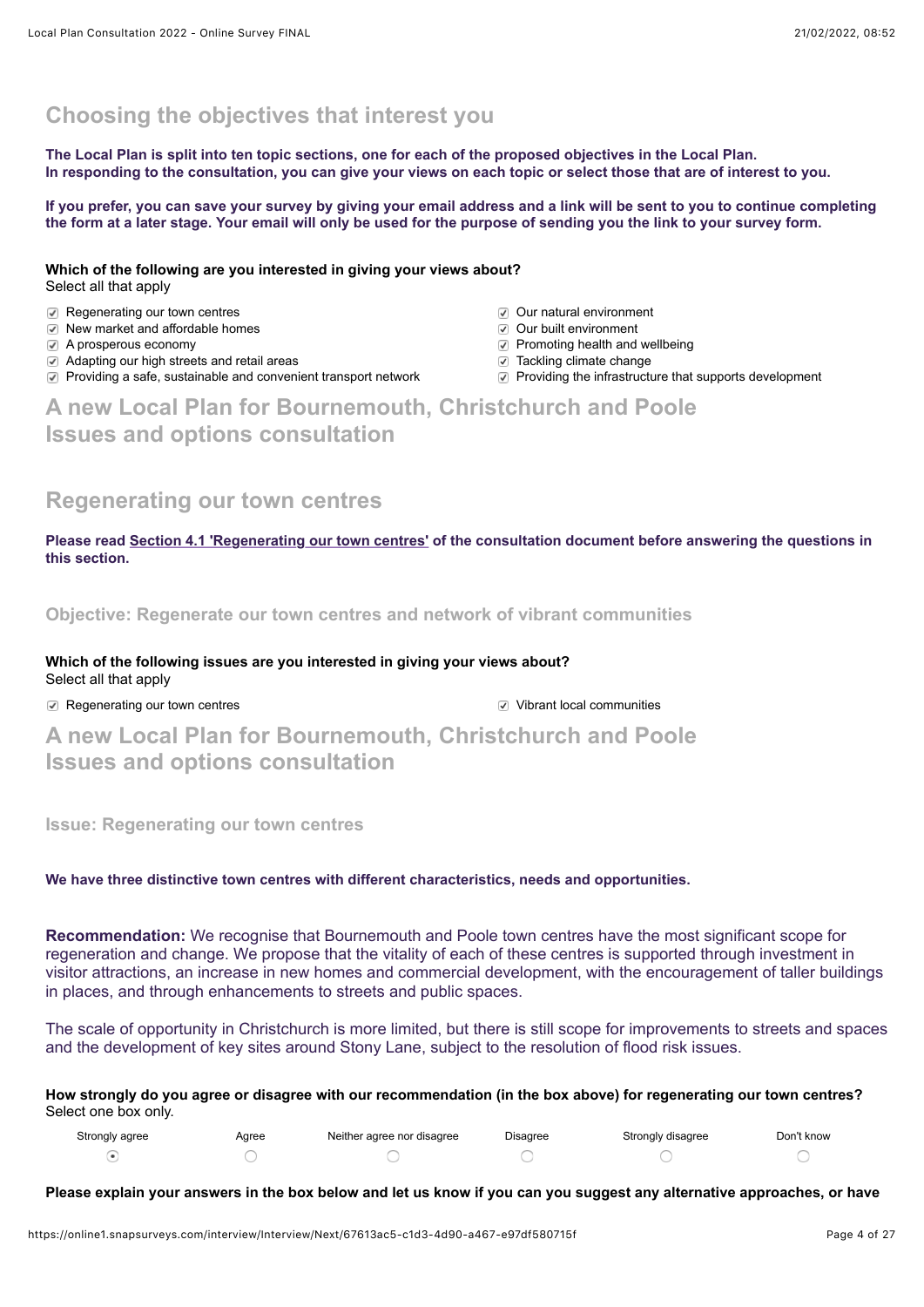#### **any other comments that we should consider about regenerating our town centres.**

There should be an absolute focus on enhancing the town centres of Bournemouth and Poole. In order to create vibrant communities, the council should look at reducing business rates to encourage smaller individual business to thrive, and a mix of residential usage. The current strategy for long term leases and disadvantageous business rates is deterring such progress. BCP could take advice from areas such as Bath, Brighton, Southbourne, Wimborne, Marlborough, Shaftesbury etc. where independent businesses thrive and run alongside major chains. BCP should encourage and promote entrepreneurship, business start ups etc. where there would be a good mix of interesting retailers which in turn would attract more people to the area for economic prosperity. Homelessness and rough sleeping must be seriously addressed, as this is an issue which is turning people away from our town centres due to feeling harassed and unsafe. The council should look towards rehoming people and undertaking a duty of care to remove them from the streets for their welfare and for the enhancement of the area. Housing requirements should be concentrated within the town centres, but WITHOUT the sacrifice of green belt for SANG. Any future SANG requirement should refocus on the alternative sites previously identified ( paragraph 86 in the Hicks Farm Planning Proposal Application No 7-2021- 7824-C.) If high rise developments are to be incorporated, there must be adequate SANG green space allocated within walking distance – i.e., Meyrick Park and Queens Park, Horseshoe Common (for Bournemouth town centre development). ?

## **Which of the following areas are you interested in?**

Select all that apply.

| <b>⊘</b> Bournemouth | <b>D</b> Christchurch | Poole<br>$\sqrt{}$ |
|----------------------|-----------------------|--------------------|
|----------------------|-----------------------|--------------------|

#### **How strongly do you agree or disagree with the following actions in our proposed strategy for Bournemouth?**  Select one box for each row.

|                                                                                                                                                                                                                 | Strongly agree           | Agree | Neither | <b>Disagree</b> | Strongly<br>disagree | Don't know |
|-----------------------------------------------------------------------------------------------------------------------------------------------------------------------------------------------------------------|--------------------------|-------|---------|-----------------|----------------------|------------|
| a) Increasing the number of people living in the town<br>centre by making more sites available for new homes                                                                                                    | $\left( \bullet \right)$ |       |         |                 |                      |            |
| b) Making significant investments in the Bournemouth<br>International Centre and the seafront to boost the quality of<br>the visitor attractions available                                                      | $\circ$                  |       |         |                 |                      |            |
| c) Making stronger connections between different parts of<br>the town centre, and from the main shopping and leisure<br>areas to the seafront                                                                   | $\odot$                  |       |         |                 |                      |            |
| d) Supporting the development of new hotel stock by<br>allowing poor hotels to more easily exit the market                                                                                                      | $\circ$                  |       |         |                 |                      |            |
| e) Developing the Smart City concept ensuring high quality<br>digital infrastructure is available across the town centre                                                                                        | $\circ$                  |       |         |                 |                      |            |
| f) Positively encouraging taller buildings in some areas to<br>enhance our iconic skyline                                                                                                                       | $\circ$                  |       |         |                 |                      |            |
| g) Embracing community-led and cultural initiatives that<br>support regeneration.                                                                                                                               | $\odot$                  |       |         |                 |                      |            |
| h) Supporting the diversification of shops, allowing a wider<br>range of commercial activities, and the reuse of upper<br>floors for alternative uses, such as new homes                                        | $\left( \bullet \right)$ |       |         |                 |                      |            |
| i) Continuing to focus on enhancing walking, cycling and<br>public transport, enabling the amount of surface public car<br>parks to be reviewed and potentially considered for other<br>uses, such as new homes |                          |       |         | ⊙               |                      |            |
| j) Enhancing the role of the Lansdowne as an area for<br>employment and education                                                                                                                               | $\left( \bullet \right)$ |       |         |                 |                      |            |

#### **Please explain your answers in the box below and let us know if you can you suggest any alternative actions, or have any other comments that we should consider.**

Please use the appropriate letter (a to j) to show which action you are referring to.

a) We do agree, any sites for new homes must be sourced within central Bournemouth. We would like to noted that these must meet the National minimum standard requirements. e) It is very important that the digital infrastructure incorporates outlying regions such as our Parish.g) to comply with the councils green strategy and net zero agenda these initiatives should be focussed within walking distance of the town centre i) There should be no further reduction in the number of car park spaces within the town centre. We encourage walking and cycling within our Parish, however this should not be to the detriment of the natural environment. We do not want to see intrusive/hard surface cycle super-highways within green belt land and there should be no further provision for car parking and a clear objective to severely restrict or reduce traffic movements within the Parish. BCP Council must not promote the Parish as a 'go-to' destination using any other method other than walking or cycling. The council should investigate funding for public transport to the Parish which is currently unavailable. ?

#### **How strongly do you agree or disagree with the following actions in our proposed strategy for Poole?**  Select one box for each row.

| Strongly agree | Aaree | <b>Neither</b> | <b>Disagree</b> | Strongly<br>disagree | Don't know |
|----------------|-------|----------------|-----------------|----------------------|------------|
|                |       |                |                 |                      |            |
|                |       |                |                 |                      |            |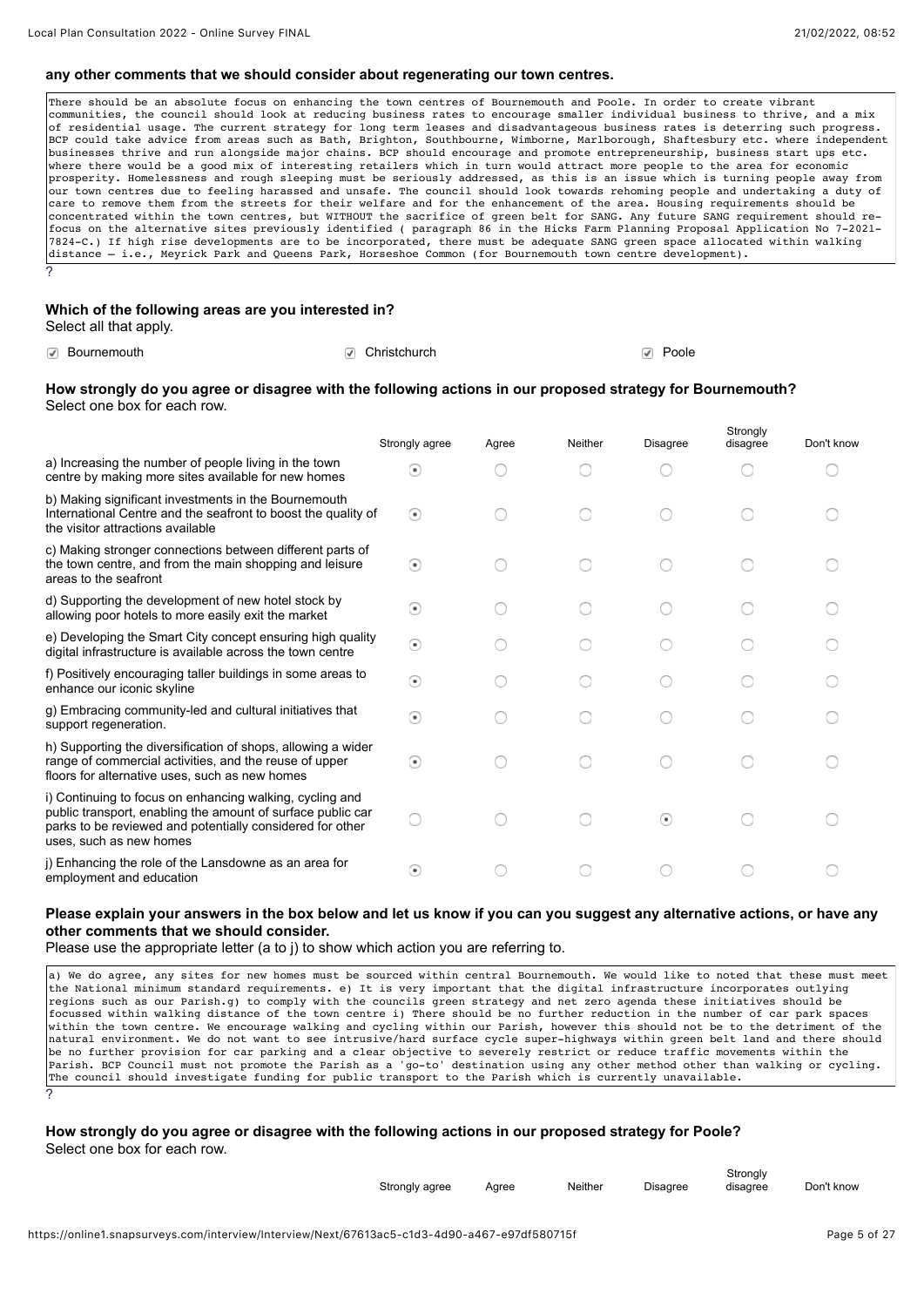| Local Plan Consultation 2022 - Online Survey FINAL |  |  |  |  |  |
|----------------------------------------------------|--|--|--|--|--|
|----------------------------------------------------|--|--|--|--|--|

| a) Increasing the number of people living in the town<br>centre by making a number of sites available for housing                                                  | $_{\odot}$    |         |         |  |  |
|--------------------------------------------------------------------------------------------------------------------------------------------------------------------|---------------|---------|---------|--|--|
| b) Redeveloping the former power station site and support<br>the regeneration of adjacent sites to create a vibrant new<br>urban neighbourhood                     | $\odot$       |         |         |  |  |
| c) Allowing some taller buildings in the regeneration area<br>and the area north of the railway line                                                               |               | $\odot$ |         |  |  |
| d) Creating a better sense of arrival into the centre,<br>supporting improvements at Poole bus station, Poole<br>railway station and around the Kingland Road area | $\circledast$ |         |         |  |  |
| e) Working with Network Rail to resolve the ongoing<br>concerns about the high street level crossing to see if it<br>can be closed or made safer                   |               | $\circ$ |         |  |  |
| f) Considering reducing the size of the shopping area and<br>create opportunities to introduce some residential uses<br>into the high street                       |               |         | $\odot$ |  |  |
| g) Better connecting the Lighthouse within the rest of the<br>town centre by reconfiguring or closing Kingland Road                                                |               | $\odot$ |         |  |  |
| h) Refurbishing or replacing the Dolphin Leisure Centre to<br>provide a fit-for-purpose leisure centre                                                             | $\odot$       |         |         |  |  |
| i) Preserving or enhancing the heritage areas, with a focus<br>on the Quay and Old Town, through the Heritage Action<br>Zone project                               | $\odot$       |         |         |  |  |
| j) Delivering strategic flood risk defences to protect the<br>town centre from future flood risk                                                                   | $\odot$       |         |         |  |  |
| k) Embracing community-led and cultural initiatives that<br>support regeneration                                                                                   | $\odot$       |         |         |  |  |
| I) Enhancing wayfinding/signage to help improve<br>connections between the Quay and the rest of the town<br>centre                                                 | ⊙             |         |         |  |  |

#### **Please explain your answers in the box below and let us know if you can you suggest any alternative actions, or have any other comments that we should consider.**

Please use the appropriate letter (a to l) to show which actions you are referring to.

## ?

### **How strongly do you agree or disagree with the following actions in our proposed strategy for Christchurch?**  Select one box for each row.

|                                                                                                                                  | Strongly agree           | Agree                    | Neither | <b>Disagree</b>          | Strongly<br>disagree | Don't know |
|----------------------------------------------------------------------------------------------------------------------------------|--------------------------|--------------------------|---------|--------------------------|----------------------|------------|
| a) Encouraging the redevelopment of key sites around<br>Stony Lane to deliver new homes, if flood risk issues can<br>be overcome |                          |                          |         | $\left( \bullet \right)$ |                      |            |
| b) Supporting the redevelopment of the Lanes (south of<br>the high street) and Saxon Square with mixed use<br>development        |                          | $\left( \bullet \right)$ |         |                          |                      |            |
| c) Enhancing the pedestrian connections around the<br>centre and across Fountain Roundabout                                      | $\left( \bullet \right)$ |                          |         |                          |                      |            |
| d) Undertaking improvements to streets and public spaces                                                                         | $\left( \bullet \right)$ |                          |         |                          |                      |            |
| e) Delivering strategic flood risk defences to protect the<br>town from future flood risk                                        | $\left( \bullet \right)$ |                          |         |                          |                      |            |
| f) Supporting improvements to the Two Riversmeet Leisure<br>Complex                                                              | ⊙                        |                          |         |                          |                      |            |
| g) Embracing community-led and cultural initiatives that<br>support regeneration                                                 | ⊙                        |                          |         |                          |                      |            |
| h) Enhancing wayfinding/signage to help improve<br>connections between the waterfront areas and the rest of<br>the town centre   | $\left( \bullet \right)$ |                          |         |                          |                      |            |

#### **Please explain your answers in the box below and let us know if you can you suggest any alternative actions, or have any other comments that we should consider.**

Please use the appropriate letter (a to h) to show which actions you are referring to.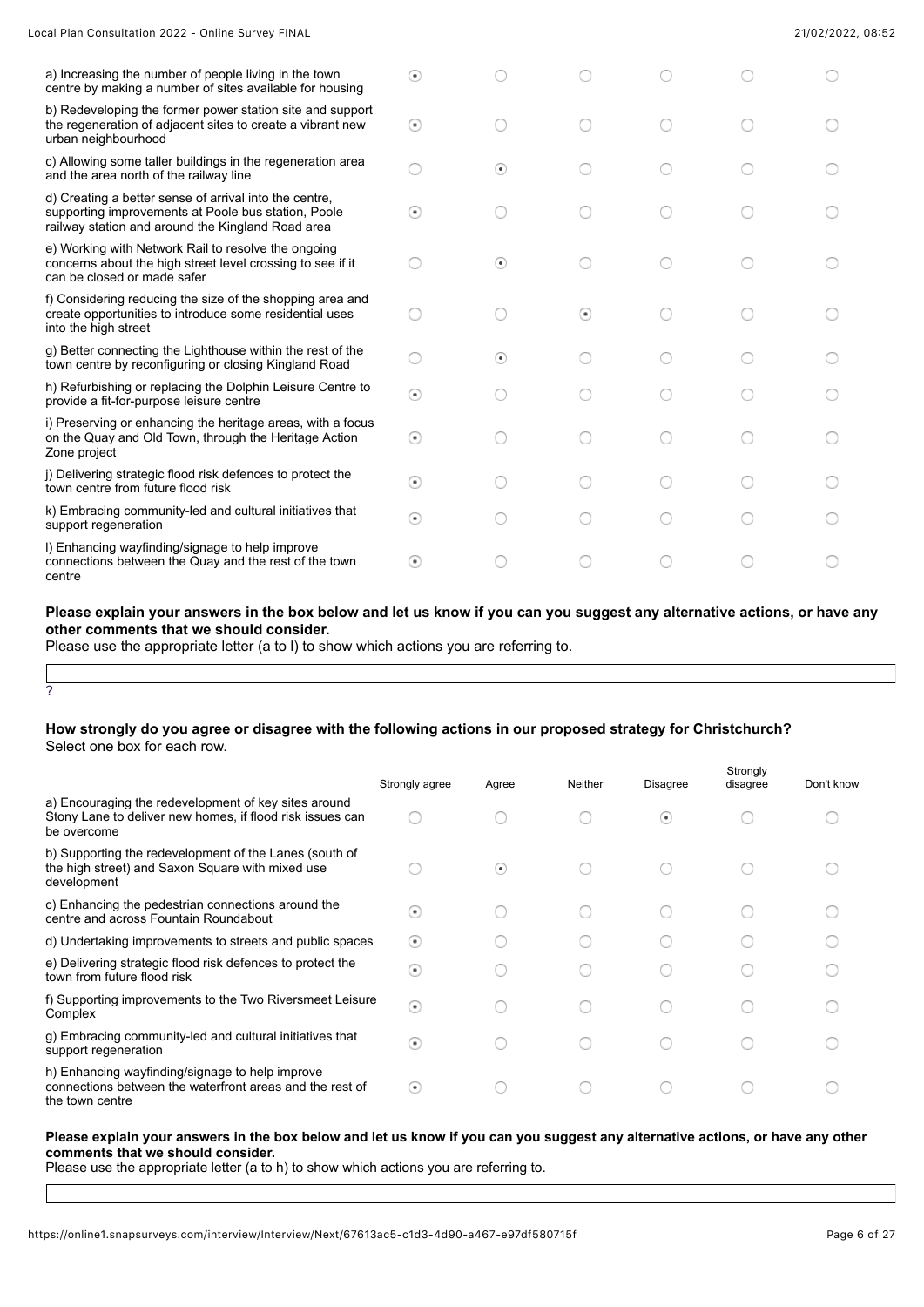$\mathcal{L}$ 

# **A new Local Plan for Bournemouth, Christchurch and Poole Issues and options consultation**

**Issue: Vibrant local communities**

**Recommendation:** We propose to support local communities by retaining existing open spaces, shops, services, and facilities, wherever possible. We would also encourage new commercial, health, cultural, educational and leisure facilities, alongside investments in streets and open spaces, within walking distance of people's homes. This would help to reduce the need to travel, encourage walking and cycling, promote health and wellbeing, and support community cohesion.

**How strongly do you agree or disagree with our recommendation for vibrant local communities (in the box above)?** Select one box only.

| Strongly agree | Agree | Neither agree nor disagree | Disagree | Strongly disagree | Don't know |
|----------------|-------|----------------------------|----------|-------------------|------------|
|                |       |                            |          |                   |            |

**Please explain your answers in the box below and let us know if you can you suggest any alternative approaches, or have any other comments that we should consider about vibrant local communities.**

We understand the requirement for SANG allocations for new development, however these MUST be within walking of these new homes ?

#### **How strongly do you agree or disagree with the following aspects of our proposed strategy to support vibrant local communities?**

Select one box for each row.

?

|                                                                                                                                                                                  | Strongly agree           | Agree                    | <b>Neither</b> | Disagree | Strongly<br>disagree | Don't know |
|----------------------------------------------------------------------------------------------------------------------------------------------------------------------------------|--------------------------|--------------------------|----------------|----------|----------------------|------------|
| a) Maintaining access for residents to basic local services<br>and facilities within walking distance of their homes<br>wherever possible                                        | $\left( \bullet \right)$ |                          |                |          |                      |            |
| b) Supporting our network of district centres, local centres,<br>high streets and neighbourhood shopping parades by<br>retaining them as a focal point for commercial activities |                          | $\left( \bullet \right)$ |                |          |                      |            |
| c) Providing new homes within, or close to, existing<br>centres                                                                                                                  | $\left( \bullet \right)$ |                          |                |          |                      |            |
| d) Ensuring communities have access to open space and<br>recreation facilities                                                                                                   | $\circ$                  |                          |                |          |                      |            |
| e) Providing safe, easy and accessible walking and cycle<br>routes to access shopping areas, schools, community<br>facilities and open spaces                                    |                          | $\left( \bullet \right)$ |                |          |                      |            |
| f) Embracing community-led and cultural initiatives that<br>support local communities                                                                                            |                          | $\left( \bullet \right)$ |                |          |                      |            |
| g) Supporting local food growing opportunities                                                                                                                                   |                          | $\left( \bullet \right)$ |                |          |                      |            |
| h) Providing advice to local communities who wish to<br>develop neighbourhood plans in their areas                                                                               | $\left( \bullet \right)$ |                          |                |          |                      |            |
| i) A continued focus on the regeneration of Boscombe<br>through the Towns Fund proposals                                                                                         | $\left( \bullet \right)$ |                          |                |          |                      |            |

## **Please explain your answers in the box below and let us know if you can you suggest any alternative approaches, or have any other comments that we should consider about vibrant local communities.**

Please use the appropriate letter (a to i) to show which aspect you are referring to.

b) Hicks Farm and within the conservation areas of Throop and Holdenhurst there should be no focal points of commercial activities. d) Recreational and open space should focus on sites within walking distance. d&f) Any future marketing by BCP Council must NOT promote the Parish environs as a 'destination' g) As a Parish we would like to propose that the historic conservation area of Muscliffe lane (Homes for Heroes specifically created for market gardens) should be fully restored. This is an excellent opportunity to support local food growing opportunities. Within the Throop Conservation area it is inappropriate to have any commercial activities situated at Hicks Farm.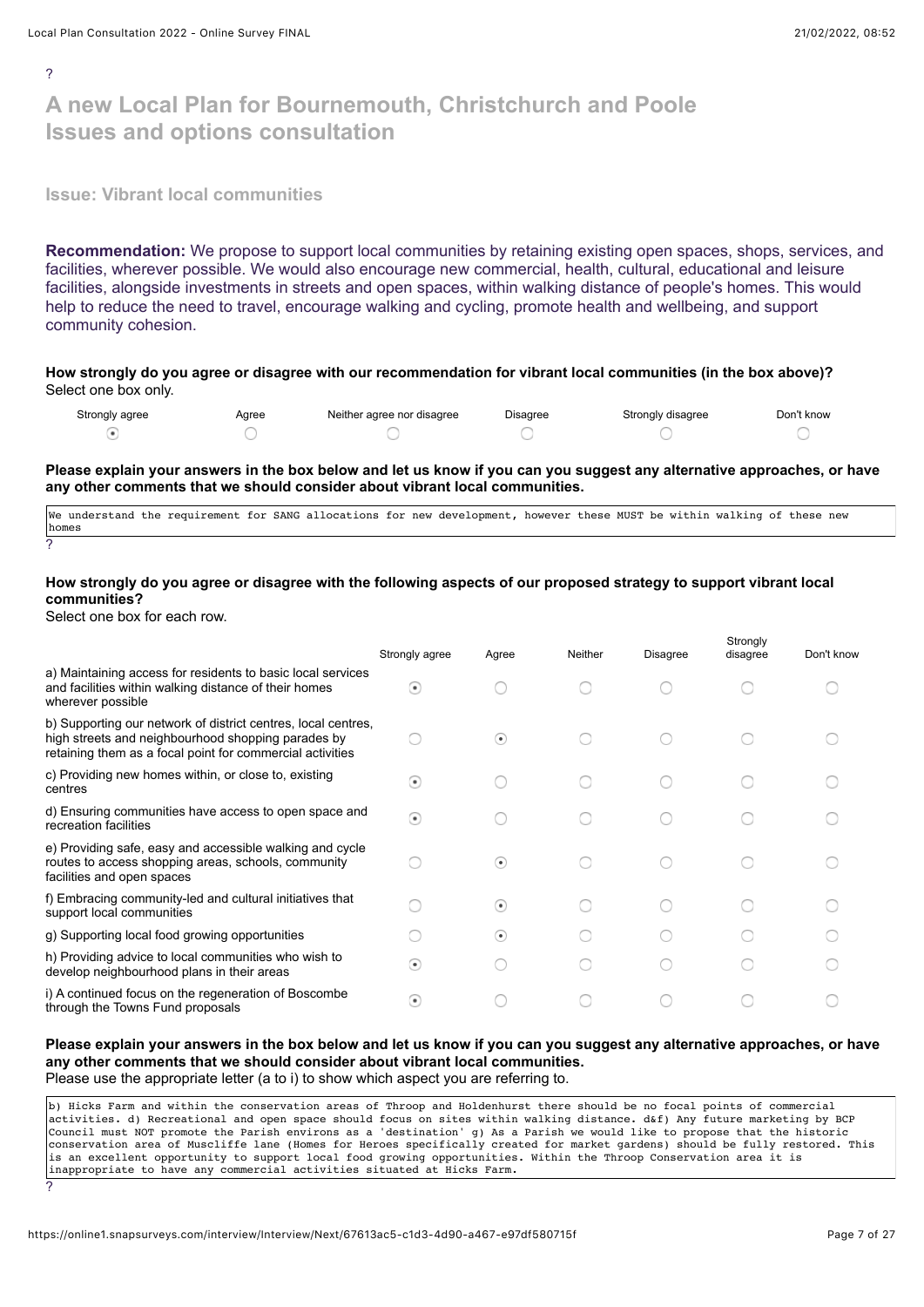?

Please tell us if you have any other comments about regenerating our town centres in the Local Plan, including any other **issues or ideas you feel that we should consider.**

**A new Local Plan for Bournemouth, Christchurch and Poole Issues and options consultation**

**New market and affordable homes**

**Please read [Section 4.2 'New market and affordable homes'](https://storymaps.arcgis.com/collections/f14976df158c482da090ef11c33afe79?item=6) of the consultation document before answering the questions in this section.**

**Objective: Provide a sufficient supply of new market and affordable homes to meet the different needs of our communities**

## **Which of the following issues are you interested in giving your views about?**  Select all that apply

- 
- 
- **E** How to provide affordable housing Student accommodation
- 
- The number of homes we need example and providing custom self build housing plots
- $\heartsuit$  Where new homes could be built  $\heartsuit$  Providing homes of older people and those with disabilities
	-
- **Providing the right mix and type of homes** Pitches for gypsies, travellers and travelling showpeople

**A new Local Plan for Bournemouth, Christchurch and Poole Issues and options consultation**

## **Issue: The number of homes we need**

The Government is committed to significantly boosting the supply of homes and require us to set out a housing requirement figure for our area.

The government's standard methodology for calculating housing need generates a housing need figure for the BCP area of a minimum of **2,667 homes per year**, or **42,672 homes to 2038**.

The standard methodology uses the 2014 based subnational housing projections (SNHP). The 2014 projections are used to provide stability for planning authorities and communities, ensure historic under delivery and declining affordability are factored into the calculation, and to be consistent with the government's objective of significantly boosting the supply of homes. However, we have identified some concerns with the data used in 2014 housing projections relating to the BCP area specifically. We have explored this within a [Housing Needs Sensitivity Report](https://www.bcpcouncil.gov.uk/Planning-and-building-control/Planning-policy/BCP-Local-Plan/BCP-Local-Plan.aspx).

Since 2014 household projections were published, the Office for National Statistics has changed the way in which it estimates migration and population growth contained in its population estimates and projections. These were a key input into the 2014 SNHP.

We are considering an alternative model that takes the 2014 projections as a base but applies migration adjustments that are considered realistic given the exceptional changes in migration trends in the BCP area. The model initially generates a minimum housing need of approximately **1,600 homes a year**, or **25,600 homes to 2038**.

We want to meet housing needs that support our aspirations as a thriving and vibrant urban area. We will need to take forward one of the following options:

**Option 1:** Try to meet the number of homes identified as needed through the government's standard housing method of a minimum of 2,667 homes a year, or 42,672 homes to 2038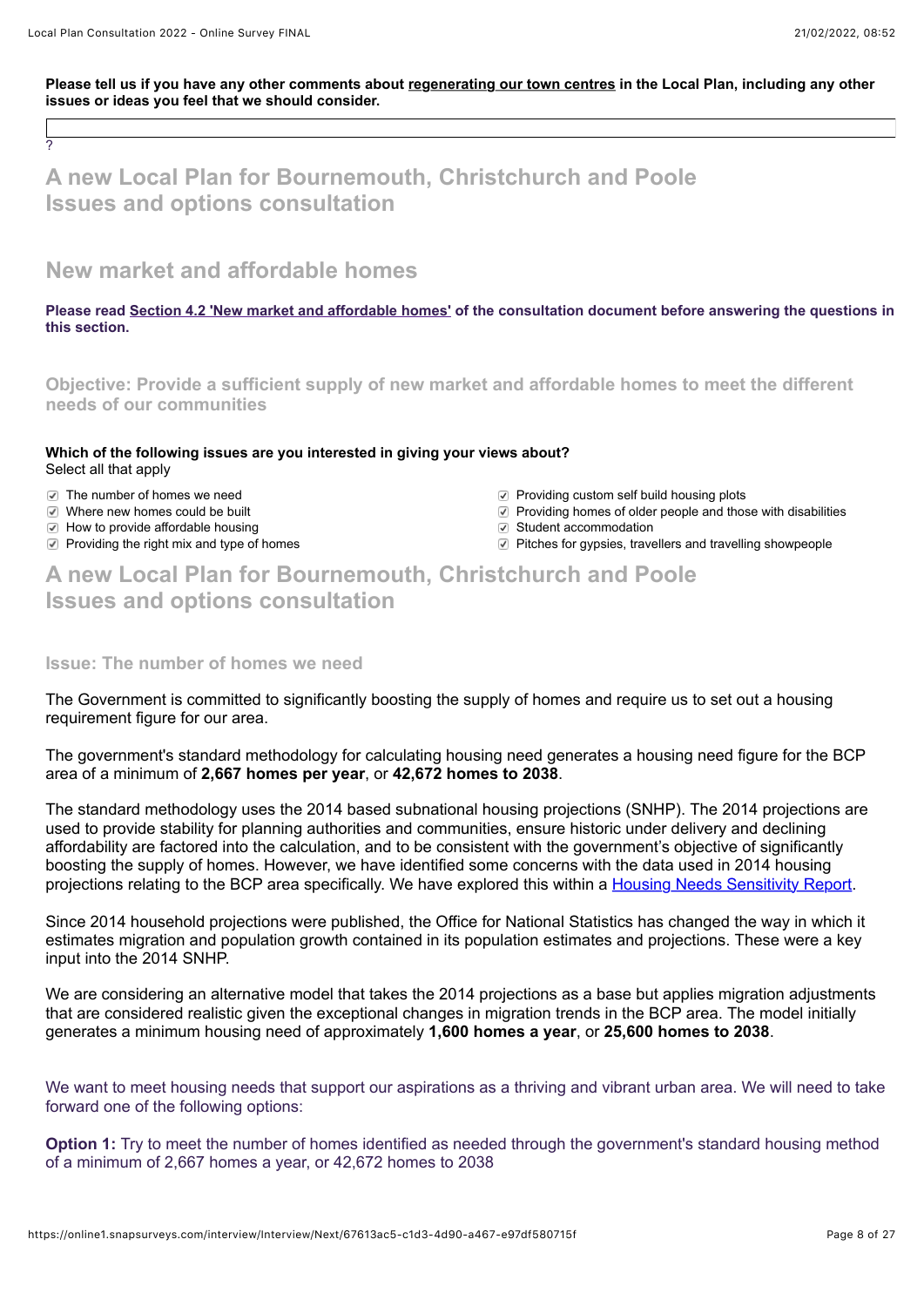**Option 2:** Identify a lower locally derived housing need figure that deviates from the government's standard methodology but still reflects our aspirations for growth. Initial findings indicate this would be a minimum of 1,600 homes a year or 25,600 homes to 2038

**How strongly do you agree or disagree with the each of the two options (outlined in the box above)?** Select one box for each row.

|             | Strongly agree | Aaree | Neither | Disagree | Strongly disagree | Don't know |
|-------------|----------------|-------|---------|----------|-------------------|------------|
| a) Option 1 |                |       |         |          |                   |            |
| b) Option 2 |                |       |         |          |                   |            |

**Please explain your answers in the box below and let us know if you can you suggest any alternative approaches, or have any other comments that we should consider about our housing needs and housing requirement.** Please use the appropriate letter (a to b) to show which aspect you are referring to.

| Whilst Option 2 is a significant improvement to Option 1, there is still potential to reduce this further given the            |
|--------------------------------------------------------------------------------------------------------------------------------|
| geographical location (coastal location, protected heathland, greenbelt, flood plains along the Stour and Avon). The number of |
| residents is skewed due to the incorporation of student numbers within the statistics.                                         |
|                                                                                                                                |

**Issue: Where new homes could be built**

We have identified a number of possible sites in the built-up area that could provide new homes, and other sites within the Green Belt have been suggested to us. All these sites are shown in the maps below and listed in Appendix 2 of the [consultation document](https://haveyoursay.bcpcouncil.gov.uk/10099/widgets/30158/documents/22228). We could consider allocating any of these sites.

Please click on the links below to add comments to the maps.

We welcome your views on any of the 120 sites in the built-up area that have been identified on the interactive map at [bcpcouncil.gov.uk/localplanurban](https://bcpcouncil.gov.uk/localplanurban). You can make detailed comments about these sites, or any other sites you have in mind on the interactive map.

A number of sites in the Green Belt have also been suggested to us by private land owners and site promoters. These are shown in the interactive map at **bcpcouncil.gov.uk/localplangreen**. You can make detailed comments about these sites, or other sites you have in mind on the interactive map.

**Issue: How to provide affordable housing**

**Recommendation:** To meet our demand for affordable housing, we will require a proportion of new homes on major sites to be affordable. This proportion may vary across the BCP area. We will set out the type or tenure of affordable housing and the circumstances where this should be provided on site, and where a payment towards affordable housing on major sites would be accepted.

**How strongly do you agree or disagree with our recommendation for providing affordable housing?** Select one box only.

| Strongly agree | Aaree | Neither agree nor disagree | Disagree | Strongly disagree | Don't know |
|----------------|-------|----------------------------|----------|-------------------|------------|
|                |       |                            |          |                   |            |

**Please explain your answers in the box below and let us know if you can suggest any alternative approaches, or have any other comments that we should consider about providing affordable housing.**

?

**Issue: Providing custom self-build housing plots**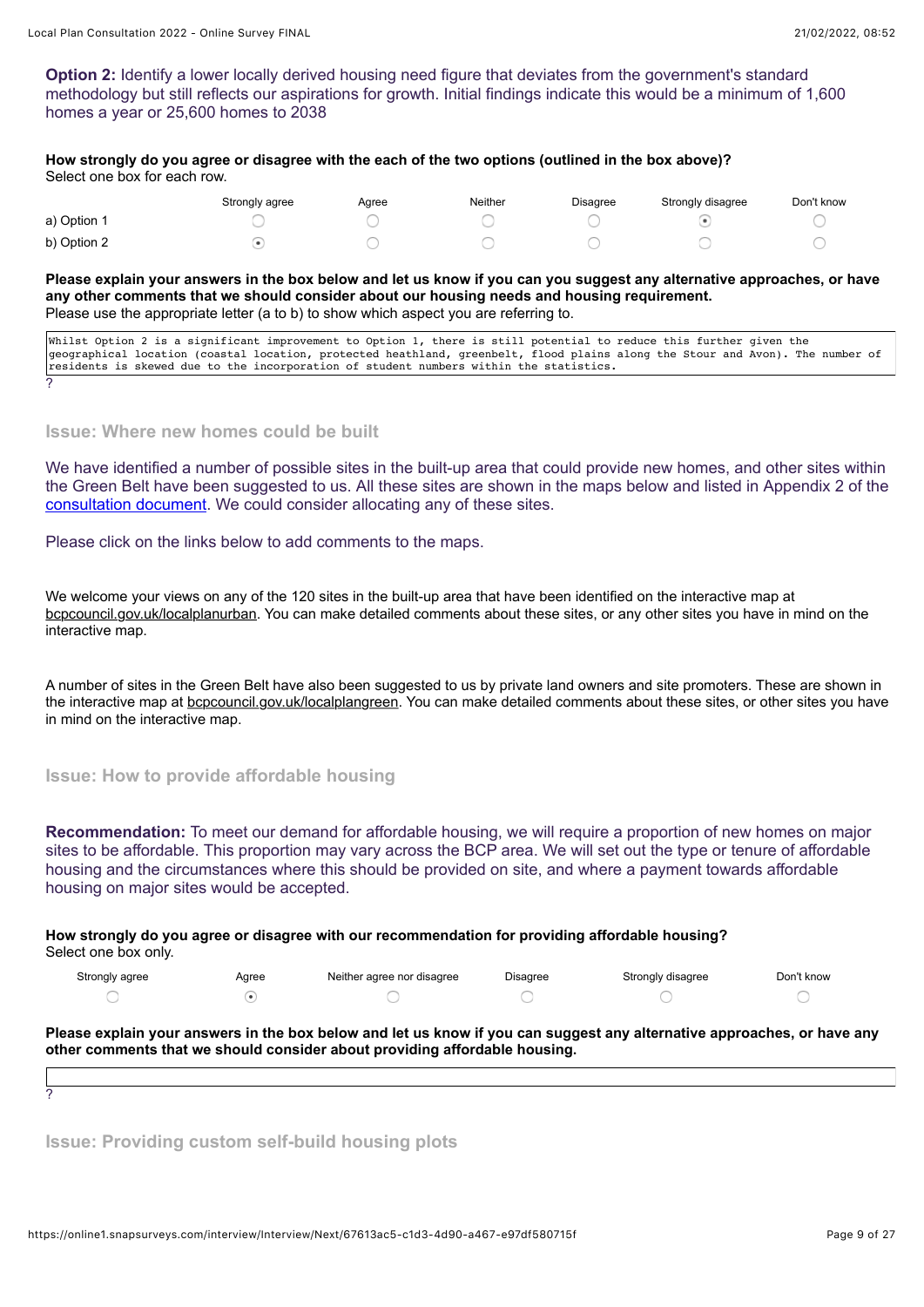?

**Recommendation:** To make plots available for self-build housing we could require a proportion of plots on large, strategic housing sites to provide an area of self-build.

**How strongly do you agree or disagree with our recommendation for providing custom self build housing plots?** Select one box only.

| Strongly agree | Agree | Neither agree nor disagree | <b>Disagree</b> | Strongly disagree | Don't know |
|----------------|-------|----------------------------|-----------------|-------------------|------------|
|                |       |                            |                 |                   |            |

**Please explain your answers in the box below and let us know if you can suggest any alternative approaches, or have any other comments that we should consider about providing custom self-build housing plots?**

## **Issue: Providing the right mix and type of homes**

**Recommendation:** A mix of all housing types and sizes are needed across Bournemouth, Christchurch and Poole. In order to provide flexibility, we would not propose to prescribe a set housing mix, apart from on large, strategic development sites over 40 homes.

**How strongly do you agree or disagree with our recommendation for providing the right mix and type of homes?** Select one box only.

| Strongly agree | Agree | Neither agree nor disagree | Disagree | Strongly disagree | Don't know |
|----------------|-------|----------------------------|----------|-------------------|------------|
|                |       |                            |          |                   |            |

#### **Please explain your answers in the box below and let us know if you can suggest any alternative approaches, or have any other comments that we should consider about providing the right mix and type of homes.**

| There needs to be a housing mix on all developments above 10 homes to prevent the cluster of social housing ie replicating |  |  |  |  |  |  |  |  |  |  |  |
|----------------------------------------------------------------------------------------------------------------------------|--|--|--|--|--|--|--|--|--|--|--|
| Ifoamier council estates such as Townsend, West Howe, Turlin Moor etc.                                                     |  |  |  |  |  |  |  |  |  |  |  |
|                                                                                                                            |  |  |  |  |  |  |  |  |  |  |  |

#### **Issue: Providing homes for older people and those with disabilities**

**Recommendation:** All homes should meet **Part M4(1)** of the building regulations to be accessible. Given there is a high and growing proportion of older people, and a significant proportion of people with a long-term health problem or disability, in our area, we propose also that all homes should meet the [M4\(2\)](https://assets.publishing.service.gov.uk/government/uploads/system/uploads/attachment_data/file/540330/BR_PDF_AD_M1_2015_with_2016_amendments_V3.pdf) higher accessibility standards to provide homes to meet changing needs over time, and 10% of homes should achieve the [M4\(3\)](https://assets.publishing.service.gov.uk/government/uploads/system/uploads/attachment_data/file/540330/BR_PDF_AD_M1_2015_with_2016_amendments_V3.pdf) standard of being wheelchair accessible, subject to viability testing.

## **How strongly do you agree or disagree with our recommendation for providing homes for older people and those with disabilities?**

Select one box only. Strongly agree Agree Agree Neither agree nor disagree Disagree Strongly disagree Don't know  $\sqrt{ }$ 

**Please explain your answers in the box below and let us know if you can suggest any alternative approaches, or have any other comments that we should consider about providing homes for older people and those with disabilities?**

?

**Issue: Student accommodation**

**Recommendation:** We propose to direct purpose-built student accommodation into town centre locations and on campus sites. We also propose to restrict the concentration of Houses in Multiple Occupation (HMOs).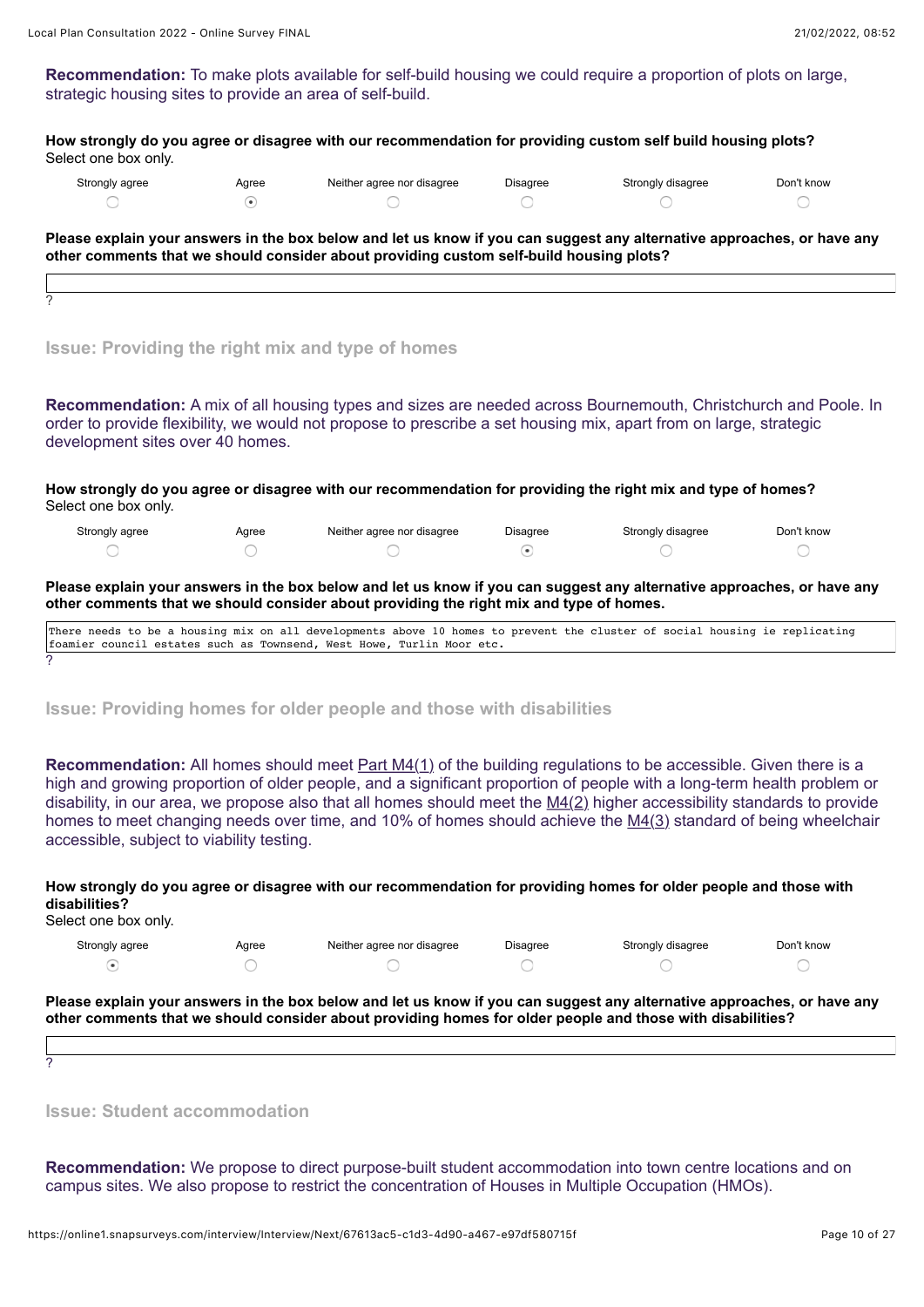**How strongly do you agree or disagree with our recommendation for student accomodation (in the box above)?** Select one box only.

| Strongly agree | Agree | Neither agree nor disagree | Disaaree | Strongly disagree | Don't know |
|----------------|-------|----------------------------|----------|-------------------|------------|
|                |       |                            |          |                   |            |

**Please explain your answers in the box below and let us know if you can suggest any alternative approaches, or have any other comments that we should consider about student accommodation.**

?

**Issue: Pitches for gypsies, travellers and travelling showpeople**

If there is an identified need for permanent residential and/or transit pitches for gypsies, travellers and travelling showpeople we will have to think about how it can be met by one or a combination of the following options:

**Option 1:** Consider allocating site(s) within the urban area

**Option 2:** Consider if exceptional circumstances justify allocating site(s) within the Green Belt

**Option 3:** Rather than allocating sites, include a criteria-based policy against which to assess planning applications for permanent and/or transit sites

**Option 4:** Requiring pitches to be provided as part of larger, strategic sites

**Option 5:** Rather than allocating a transit site, consider alternative management approaches such as, providing unauthorised encampments with water, waste disposal and toilets

### **How strongly do you agree with each of the options for pitches for gypsies, travellers and travelling showpeople (outlined in the box above)?**

Select one option for each row.

|             | Strongly agree | Agree | <b>Neither</b>           | Disagree | Strongly disagree | Don't know |
|-------------|----------------|-------|--------------------------|----------|-------------------|------------|
| a) Option 1 |                |       | $\left( \bullet \right)$ |          |                   |            |
| b) Option 2 |                |       |                          |          | ۰.                |            |
| c) Option 3 |                |       | ( e )                    |          |                   |            |
| d) Option 4 |                |       | ( ه                      |          |                   |            |
| e) Option 5 |                |       | $($ $\bullet$ $)$        |          |                   |            |

**Please explain your answers in the box below and let us know if you can suggest any alternative approaches, or have any other comments that we should consider about pitches for gypsies, travellers and travelling showpeople?** Please use a) to e) to show which option you are referring to.

We feel unable to comment further until the evidence has been produced identifying the required provision. However, we reserve the right comment once this has been published.

**Please tell us any other comments about new market and affordable homes in the Local Plan, including any other issues or ideas you feel that we should consider.**

?

?

**A new Local Plan for Bournemouth, Christchurch and Poole Issues and options consultation**

## **A prosperous economy**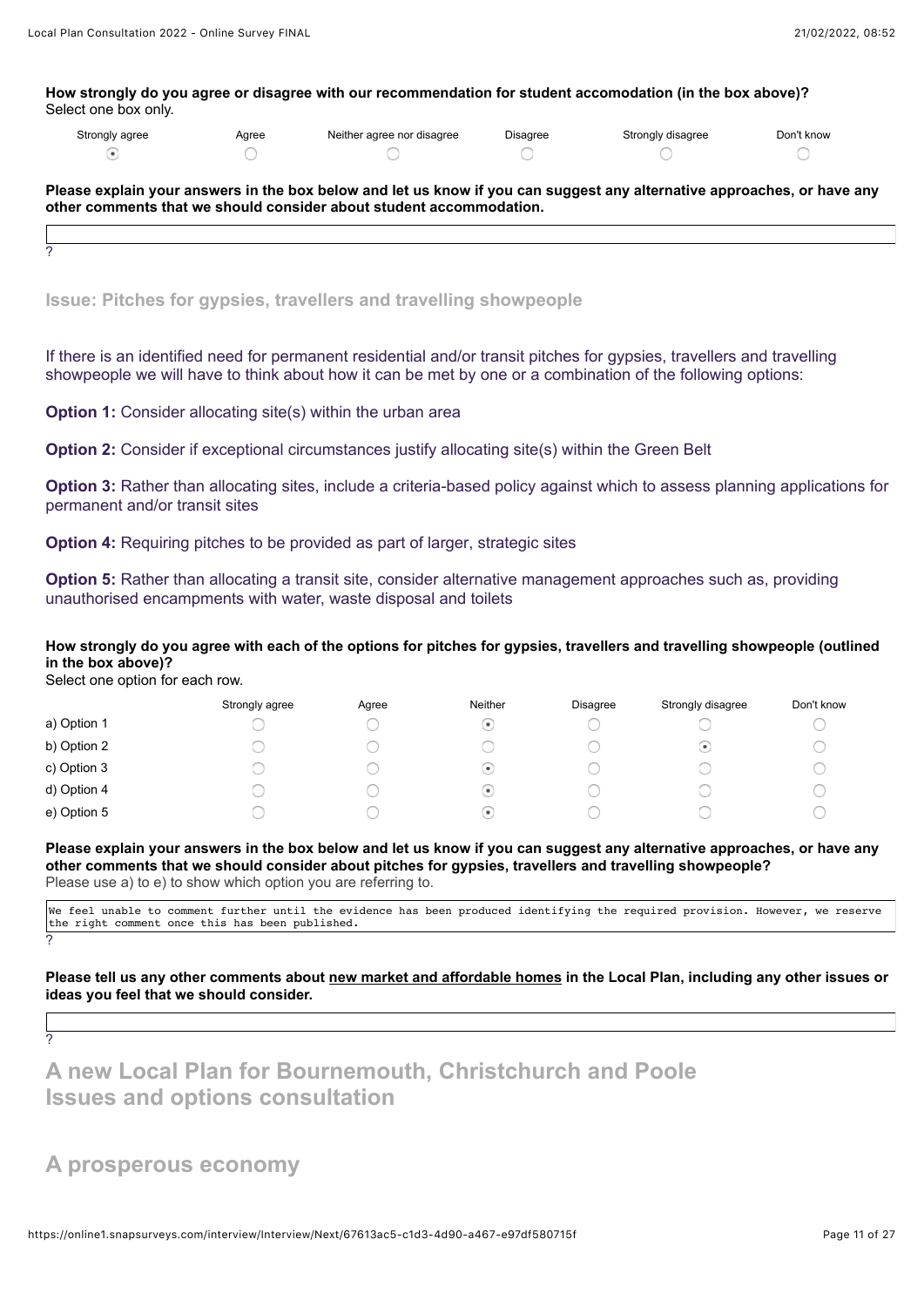#### **Please read [Section 4.3 'A prosperous economy'](https://storymaps.arcgis.com/collections/f14976df158c482da090ef11c33afe79?item=7) of the consultation document before answering the questions in this section.**

**Objective: Support economic growth, the creation of new jobs and the offer to visitors**

**Which of the following issues are you interested in giving your views about?**  Select all that apply

**2** Bringing forward strategic employment sites values values values values Visitor accommodation<br>
values values values values values values values values values values values values values values values valu

 $\heartsuit$  Protecting existing employment areas  $\triangleright$  Isolated employment sites

**A new Local Plan for Bournemouth, Christchurch and Poole Issues and options consultation**

**Issue: Bringing forward strategic employment sites**

**Recommendation:** We propose to continue to allocate Bournemouth Airport; Poole Port; Talbot Village; Wessex Fields; and Lansdowne as the key strategic employment sites.

**How strongly do you agree or disagree with our recommendation to continue to allocate the following strategic employment sites?**

Select one box only.

|                            | Strongly agree | Agree                    | Neither agree nor<br>disagree | Disagree                 | Strongly disagree | Don't know |
|----------------------------|----------------|--------------------------|-------------------------------|--------------------------|-------------------|------------|
| <b>Bournemouth Airport</b> |                |                          |                               | $\left( \bullet \right)$ |                   |            |
| Poole Port                 |                | $\left( \bullet \right)$ |                               |                          |                   |            |
| <b>Talbot Village</b>      |                |                          |                               | $(\bullet)$              |                   |            |
| Wessex Fields              |                | $\left( \bullet \right)$ |                               |                          |                   |            |
| Lansdowne                  |                | $\bullet$                |                               |                          |                   |            |

**Please explain your answers in the box below and let us know if you can you suggest any alternative approaches, or have any other comments that we should consider about strategic employment sites.**

Bournemouth Airport - there has already been significant growth surrounding the Bournemouth Airport site without the infrastructure to support this, proposed projects such as the Aqua Park has a serious impact on Green belt north of the river Stour which in turn impacts upon the Parish's of Hurn and Throop and Holdenhurst. In order to make this accessible for commuters, a proposed cycle super highway with hard-standing is detrimental to the environment and wildlife habitats. Talbot Village - Highmoor Farm and Talbot Heath should be protected from any further development ie private hospital/innovation park as this is an area of highly sensitive bio-diversity. Wessex Fields - we support restrictive developments of Wessex Fields east of A338 but without any future development of the A338 junction west side. Should the Stour Valley park proceed we recommend the identified gateway at Sheepwash becoming a major gateway having excellent transport interchange facilities with car parking and access of walking and cycling up the whole valley. ?

To meet employment needs we will need to allocate strategic sites for employment. These strategic sites have been identified in previous Local Plans and include Bournemouth Airport, the Port of Poole, Talbot Village, Wessex Fields and Lansdowne. These are shown on the interactive map at [bcpcouncil.gov.uk/localplanstrategic](https://bcpcouncil.gov.uk/localplanstrategic). You can make detailed comments about these sites, or other sites you have in mind on the interactive map.

**Issue: Protecting existing employment areas**

Existing employment areas support various local businesses. We have various options on how we manage these areas in the future, we could explore one of these options:

**Option 1:** Continue to protect all existing employment areas for employment related use only (offices, research and development, and light industrial, general industrial and warehousing)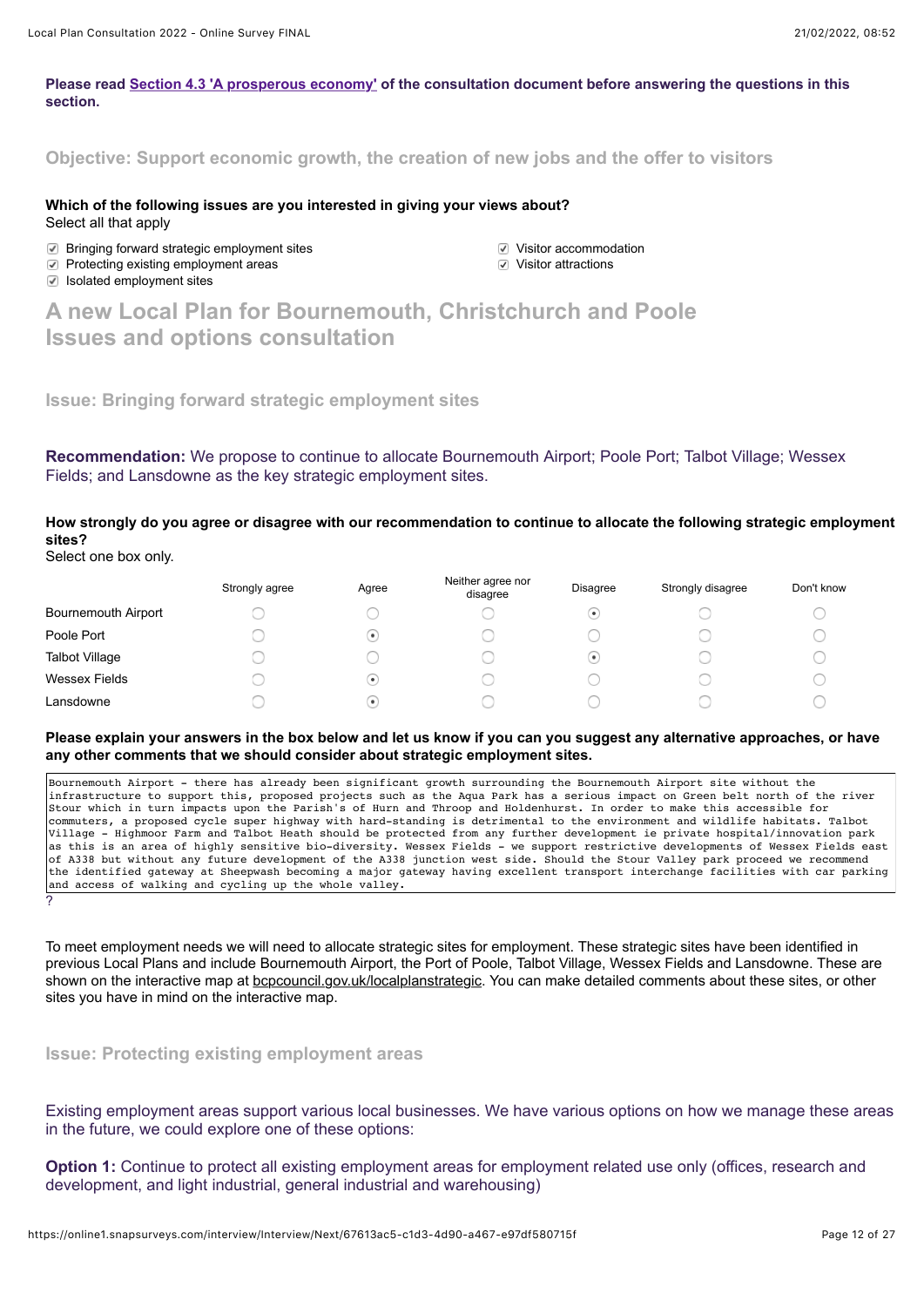### **Option 2:** Be more flexible and allow a wider range of uses in employment areas, including housing

## **Option 3:** Identify specific employment areas that can be re-developed for housing

## **How strongly do you agree or disagree with the each of the options for protecting existing employment areas (outlined in the box above)?**

Select one box for each row.

?

|             | Strongly agree | Agree | Neither agree nor<br>disagree | <b>Disagree</b> | Strongly disagree | Don't know |
|-------------|----------------|-------|-------------------------------|-----------------|-------------------|------------|
| a) Option 1 |                |       |                               |                 |                   |            |
| b) Option 2 |                | ٠     |                               |                 |                   |            |
| c) Option 3 |                |       |                               |                 |                   |            |

**Please explain your answers in the box below and let us know if you can suggest any alternative approaches, or have any other comments that we should consider about protecting existing employment areas.** 

Please use a), b) or c) to show which option you are referring to.

Our existing employment sites across BCP are shown on the interactive map at [bcpcouncil.gov.uk/localplanemployment](https://bcpcouncil.gov.uk/localplanemployment). You can make detailed comments about these sites on the interactive map.

**Issue: Isolated employment sites**

Employment sites, which are not part of a wider employment area, still contribute to our supply of employment land. We have various options for how we manage these areas in the future, we could explore one of these options:

**Option 1:** Continue to protect isolated employment sites for employment uses, requiring the site to be marketed for employment uses before allowing any change of use to occur, and exploring other uses that generate employment or health/care related development in the first instance

**Option 2:** Continue to protect isolated employment sites for employment uses, requiring the site to be marketed for employment uses before allowing any change of use to occur

**Option 3:** No longer protect isolated employment sites for employment and encourage re-development

**How strongly do you agree or disagree with the each of the three options for isolated employment sites (outlined in the box above)?**

Select one box for each row.

|             | Strongly agree | Agree | Neither agree nor<br>disagree | Disagree | Strongly disagree | Don't know |
|-------------|----------------|-------|-------------------------------|----------|-------------------|------------|
| a) Option 1 |                |       |                               |          |                   |            |
| b) Option 2 |                | ٠     |                               |          |                   |            |
| c) Option 3 |                |       |                               |          |                   |            |

**Please explain your answers in the box below and let us know if you can suggest any alternative approaches, or have any other comments that we should consider about isolated employment sites.**  Please use a), b) or c) to show which option you are referring to.

?

**Issue: Visitor accommodation**

**Recommendation:** We propose to prioritise central Bournemouth as a location for new hotel development. We would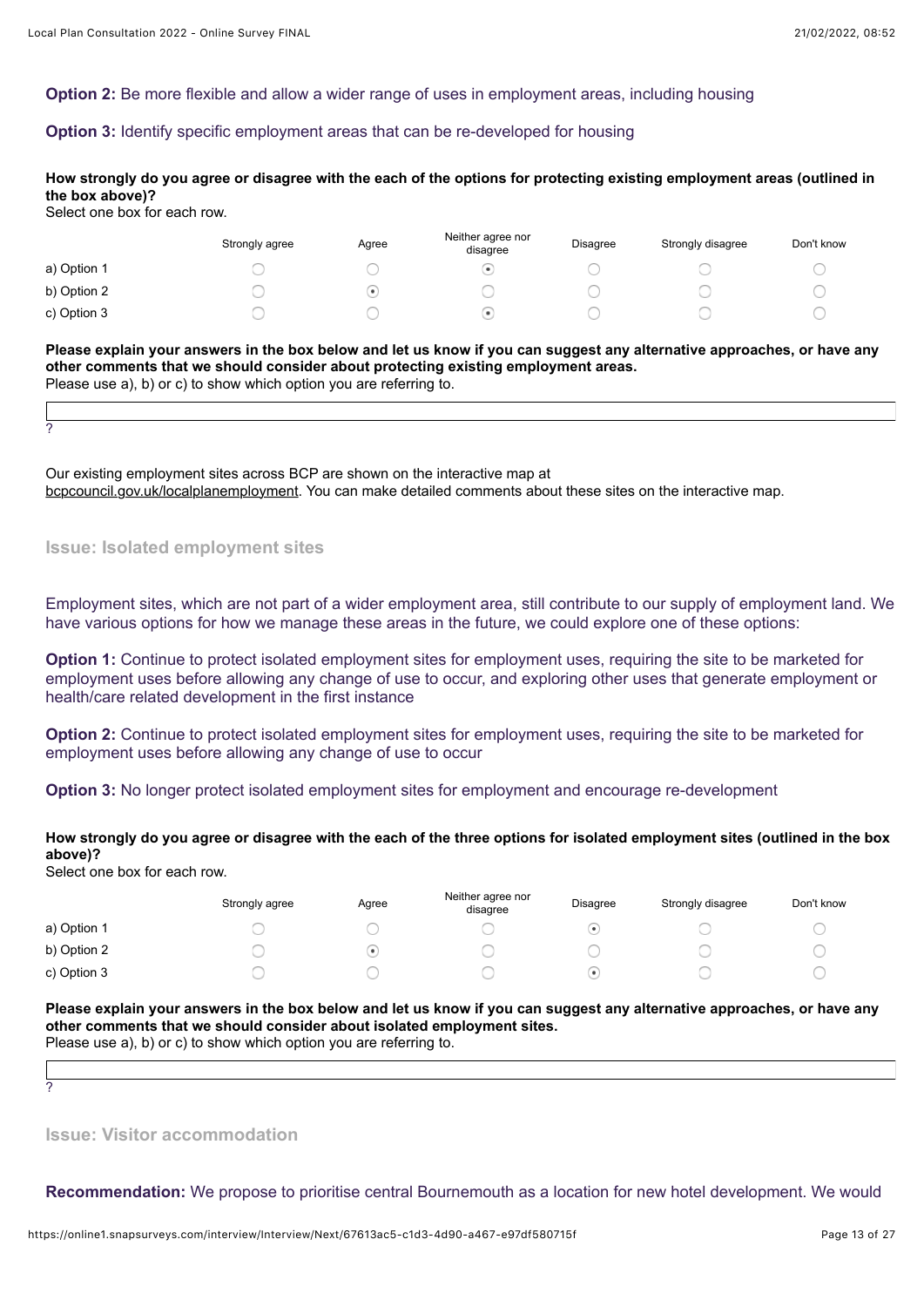seek to focus new hotel development in this area.

In relation to existing hotels, we could consider one of the following options:

**Option 1:** Resist the loss of hotels in specific zones within Bournemouth town centre and potentially within Christchurch and Poole town centres

**Option 2**: Resist the loss of hotels but support enabling residential development alongside hotel redevelopment

**Option 3**: Consider a more market driven approach that is more flexible to the loss of hotels

## **How strongly do you agree or disagree with the recommendation and each of the options for visitor accommodation (outlined in the box above)?**

Select one box for each.

|                   | Neither agree nor |       |          |                 |                   |            |  |  |  |  |  |
|-------------------|-------------------|-------|----------|-----------------|-------------------|------------|--|--|--|--|--|
|                   | Strongly agree    | Agree | disagree | <b>Disagree</b> | Strongly disagree | Don't know |  |  |  |  |  |
| a) Recommendation |                   |       |          |                 |                   | $\bullet$  |  |  |  |  |  |
| b) Option 1       |                   |       |          |                 |                   | $\bullet$  |  |  |  |  |  |
| c) Option 2       |                   |       |          |                 |                   | $\bullet$  |  |  |  |  |  |
| d) Option 3       |                   |       |          |                 |                   | $\bullet$  |  |  |  |  |  |
|                   |                   |       |          |                 |                   |            |  |  |  |  |  |

**Please explain your answers in the box below and let us know if you can suggest any alternative approaches, or have any other comments that we should consider about visitor accommodation.**  Please use a) to d) to show which option you are referring to.

?

**Issue: Visitor attractions**

Some sites have been suggested for new visitor attractions. These sites are outside of our town centres in the Green Belt. We need to decide if these sites should be included in the Local Plan. We could consider one of the following options:

**Option 1:** Explore if exceptional circumstances exist, which would allow us to allocate some of these sites

**Option 2:** Continue to encourage new visitor attractions to be focused within our existing centres

**How strongly do you agree or disagree with each of the two options for visitor attractions (in the box above)?**  Select one box for each.

|             |                |       | Neither agree nor |          |                   |            |
|-------------|----------------|-------|-------------------|----------|-------------------|------------|
|             | Strongly agree | Agree | disagree          | Disagree | Strongly disagree | Don't know |
| a) Option 1 |                |       |                   |          |                   |            |
| b) Option 2 |                |       |                   |          |                   |            |

**Please explain your answers in the box below and let us know if you can you suggest any alternative approaches, or have any other comments that we should consider about visitor attractions.** Please use a) or b) to show which option you are referring to.

We do not support the development of the Aqua Lagoon at Hurn - it is against the Hurn Local Plan and would have a detrimental impact upon the green belt and wildlife habitats. The Hurn Parish borders the Throop and Holdenhurst Parish, sharing the Stour Valley water meadows which is a highly sensitive and richly bio-diverse area. Within our Parish Hicks Farm has been identified as a major gateway to the proposed Stour Valley Park. CS36 states a demonstration farm is to be situated at Hicks Farm Muscliffe and by default this excludes the farmstead and associated buildings at Hick Farm Throop which lies in the conservation area. ?

The sites promoted to us for leisure and visitor attractions around Hurn are shown on the interactive map at [bcpcouncil.gov.uk/localplanleisure](https://bcpcouncil.gov.uk/localplanleisure). You can make detailed comments about these sites on the interactive map.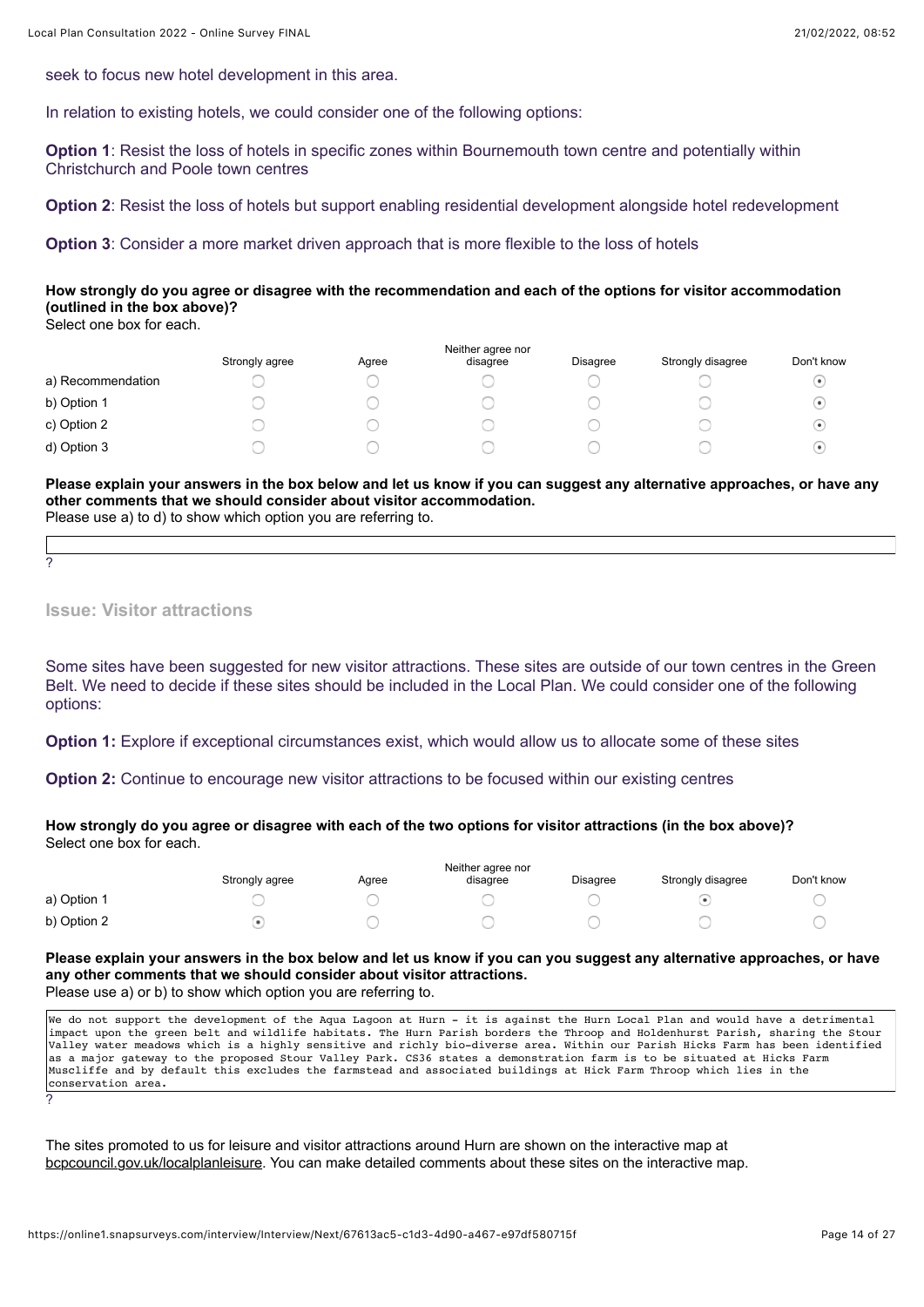?

?

## **Please tell us any other comments about a prosperous economy in the Local Plan, including any other issues or ideas you feel that we should consider.**

**A new Local Plan for Bournemouth, Christchurch and Poole Issues and options consultation**

## **Adapting our high streets and retail areas**

**Objective: Adapt our high streets and shopping areas to cater for changing retail demands**

**Please read [Section 4.4 'Adapting our high streets and retail areas'](https://storymaps.arcgis.com/collections/f14976df158c482da090ef11c33afe79?item=8) of the consultation document before answering the questions in this section.**

**Which of the following issues are you interested in giving your views about?** Select all that apply

 $\Box$  Our needs for shopping and other town centre uses  $\Box$  Sequential tests and impact assessments

 $\Box$  Town centre boundaries and primary shopping areas  $\Box$  Vibrant centres

**A new Local Plan for Bournemouth, Christchurch and Poole Issues and options consultation**

**Please tell us any other comments about adapting our high streets and retail areas in the Local Plan, including any other issues or ideas you feel that we should consider.**

# **A new Local Plan for Bournemouth, Christchurch and Poole Issues and options consultation**

# **Providing a safe, sustainable and convenient transport network**

**Objective:** Provide a safe, sustainable and convenient transport network, with a step change in active travel behaviour, ensuring the necessary transport infrastructure is in place to make it easy for everyone to get around

**Please read [Section 4.5 'Providing a safe, sustainable and convenient transport network'](https://storymaps.arcgis.com/collections/f14976df158c482da090ef11c33afe79?item=9) of the consultation document before answering the questions in this section.**

**Which of the following issues are you interested in giving your views about?** Select all that apply

 $\nabla$  Transport infrastructure

Our future transport strategy Transport impacts from new development

**A new Local Plan for Bournemouth, Christchurch and Poole Issues and options consultation**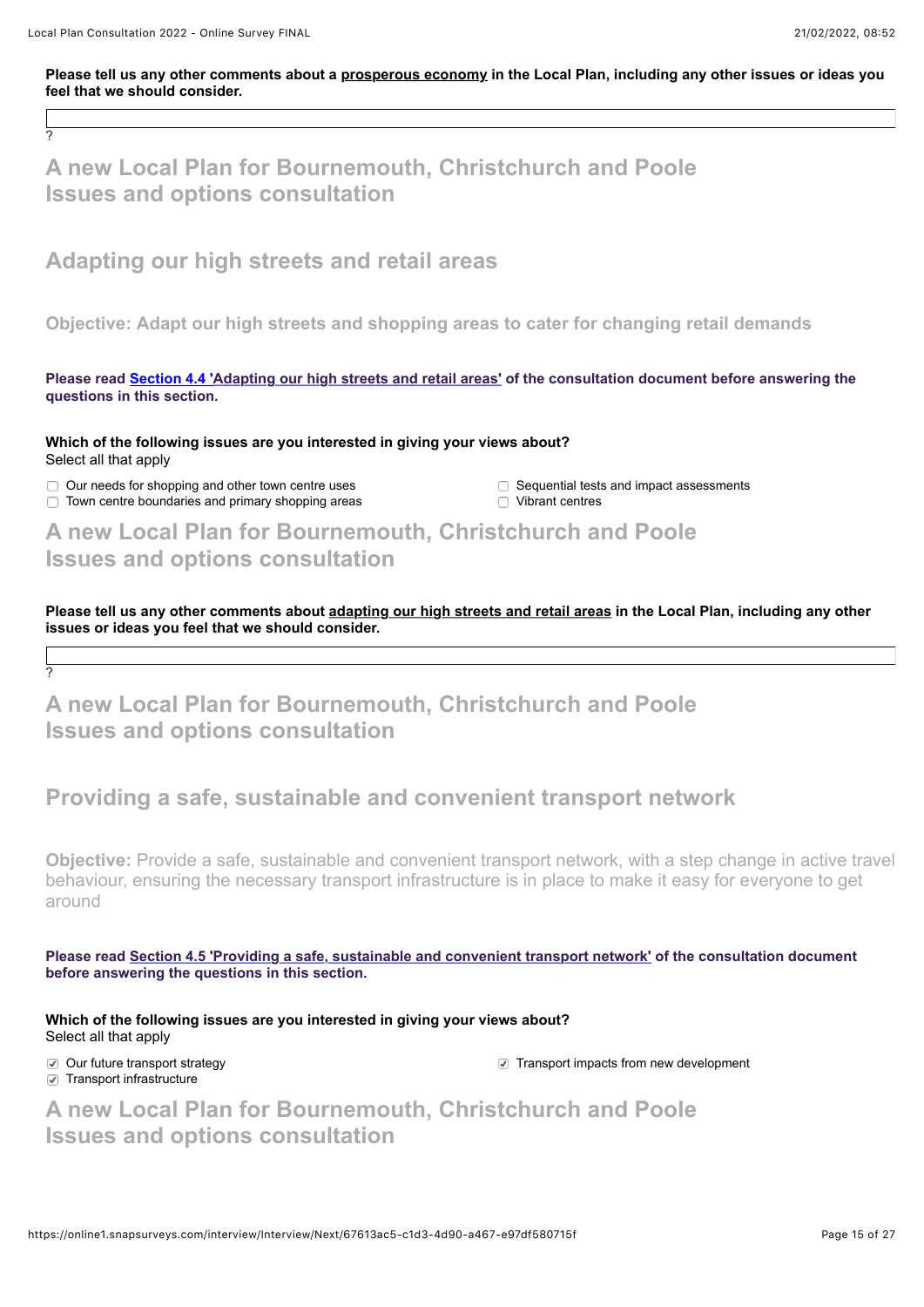**Issue: Our future transport strategy**

**Recommendation:** We will need to include a transport strategy in the Local Plan and this will be focused on providing a safe, connected, accessible and low carbon transport network across Bournemouth, Christchurch and Poole and south-east Dorset, which seeks as appropriate to:

- a) direct new development to the most sustainable, and accessible locations to reduce the need to travel and maximise non-car travel
- b) improve cycling and walking routes and facilities
- c) improve bus and rail services
- d) investigate opportunities for innovative mass transport schemes
- e) apply traffic management measures to improve safety for all road users
- f) maximise opportunities to increase rail freight transport to and from Poole Port
- g) explore park and ride opportunities
- h) identify transport infrastructure requirements to deliver the Local Plan development allocations
- i) improve cycling and public transport connections to the airport and its business parks
- j) provide adequate public car parking provision and electric vehicle charging points
- k) improve air quality.

?

#### **How strongly do you agree or disagree with our recommendation (see the box above) for our future transport strategy?** Select one box only.

| Strongly agree | Aaree | Neither agree nor disagree | Disagree | Strongly disagree | Don't know |
|----------------|-------|----------------------------|----------|-------------------|------------|
|                |       |                            |          |                   |            |

## **Please explain your answers in the box below and let us know if you can you suggest any alternative approaches, or have any other comments that we should consider about our future transport strategy.**

Please use a) to k) to show which aspects of the transport strategy (in the blue box above) you are referring to.

Due to the complexity of the recommendation we do not feel there is sufficient information provided to give a full detailed response. With regards to our Parish we would like to see a full detailed traffic assessment and transport strategy for the area north of Castle Lane before we can comment any further

**Issue: Transport infrastructure**

**Recommendation:** We propose to set out strategic transport schemes, identifying and protecting routes and sites which could be critical to delivering transport infrastructure and widening transport choice.

This would be in addition to the current strategic transport schemes outlined below which could also be expanded as the Local Plan develops.

Current strategic transport schemes that are likely to come forward over the Plan period include:

a) investigating the potential for a package of park and ride sites in the conurbation

b) a range of sustainable travel corridors and travel improvements

c) bus infrastructure improvements - new bus stops, lighting, 'smart' traffic, smart ticketing, bus interchange improvements and improved real-time information

- d) new local travel app
- e) road / junction improvements
- f) cycle facilities for businesses, schools, colleges and universities
- g) improved pavement access for people with mobility needs
- h) upgraded wayfinding (information and signs)
- i) introduction of e-bikes
- j) improvements to the rail network and rail station provision.

## **How strongly do you agree or disagree with our recommendation (see the box above) for delivering transport infrastructure?**

Select one box only.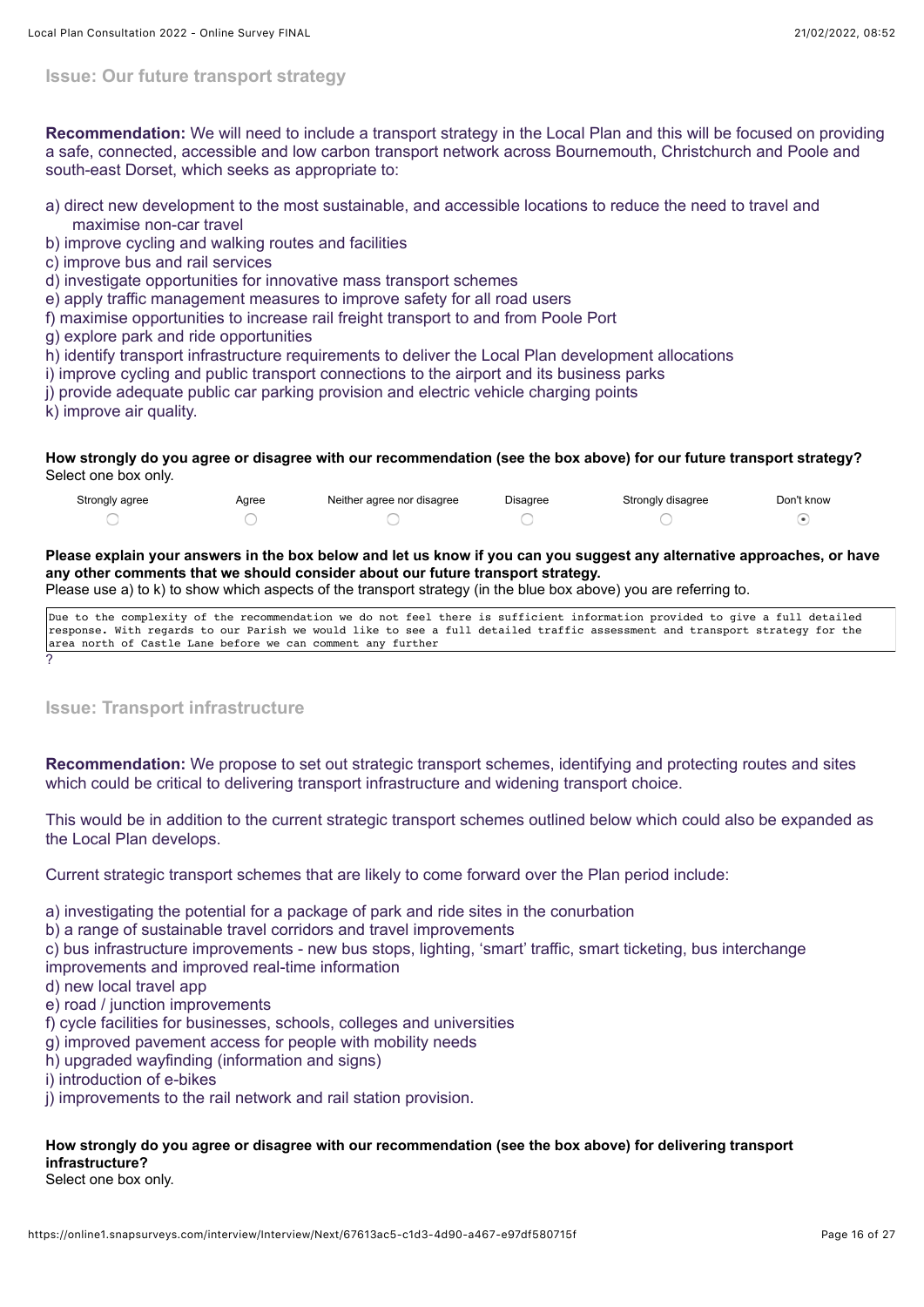| Strongly agree | Agree | Neither agree nor disagree | Disagree | Strongly disagree | Don't know |
|----------------|-------|----------------------------|----------|-------------------|------------|
|                |       |                            |          |                   |            |

**Please explain your answers in the box below and let us know if you can suggest any alternative approaches, or have any other comments that we should consider about our transport infrastructure.** 

Please use a) to j) to show which option you are referring to.

| Due to the complexity of the recommendation we do not feel there is sufficient information provided to give a full detailed    |  |  |  |  |  |  |  |  |  |  |  |  |
|--------------------------------------------------------------------------------------------------------------------------------|--|--|--|--|--|--|--|--|--|--|--|--|
| response. With regards to our Parish we would like to see the implications of the above transport schemes before we can make a |  |  |  |  |  |  |  |  |  |  |  |  |
| detailed response.                                                                                                             |  |  |  |  |  |  |  |  |  |  |  |  |
|                                                                                                                                |  |  |  |  |  |  |  |  |  |  |  |  |

**Issue: Transport impacts from new development**

**Recommendation:** When submitting planning applications, we propose that developers consider a range of transport requirements including:

- a) Transport Assessment
- b) Travel Plans
- c) parking provision in line with the BCP Parking Standards [\(SPD\)](https://democracy.bcpcouncil.gov.uk/documents/s18926/Enc.%201%20for%20Bournemouth%20Christchurch%20Poole%20Parking%20Standards%20Supplementary%20Planning%20Document.pdf)
- d) mitigation measures to address traffic/ safety/ congestion
- e) the provision of safe and convenient access points
- f) electric charging points
- g) bike and other vehicle storage
- h) making green vehicle technologies available
- i) safety for all users
- j) developer contribution (to transport modelling or strategic improvements)
- k) air quality mitigation
- l) highway works
- m) walking and cycling improvements.

**How strongly do you agree or disagree with our recommendation for considering transport impacts from new development (see the box above)?**

Select one box only.

| Strongly agree | Aaree | Neither agree nor disagree | Disagree | Strongly disagree | Don't know |
|----------------|-------|----------------------------|----------|-------------------|------------|
|                |       |                            |          |                   |            |

**Please explain your answers in the box below and let us know if you can suggest any alternative approaches, or have any other comments that we should consider about transport impacts from new development.** Please use a) to m) to show which option you are referring to.

| I<br>i |  |
|--------|--|

?

**Please tell us any other comments about providing a safe, sustainable and convenient transport network in the Local Plan, including any other issues or ideas you feel that we should consider.**

**A new Local Plan for Bournemouth, Christchurch and Poole Issues and options consultation**

## **Our natural environment**

**Objective: Conserve and enhance our protected habitats and biodiversity, and our network of green infrastructure and open space**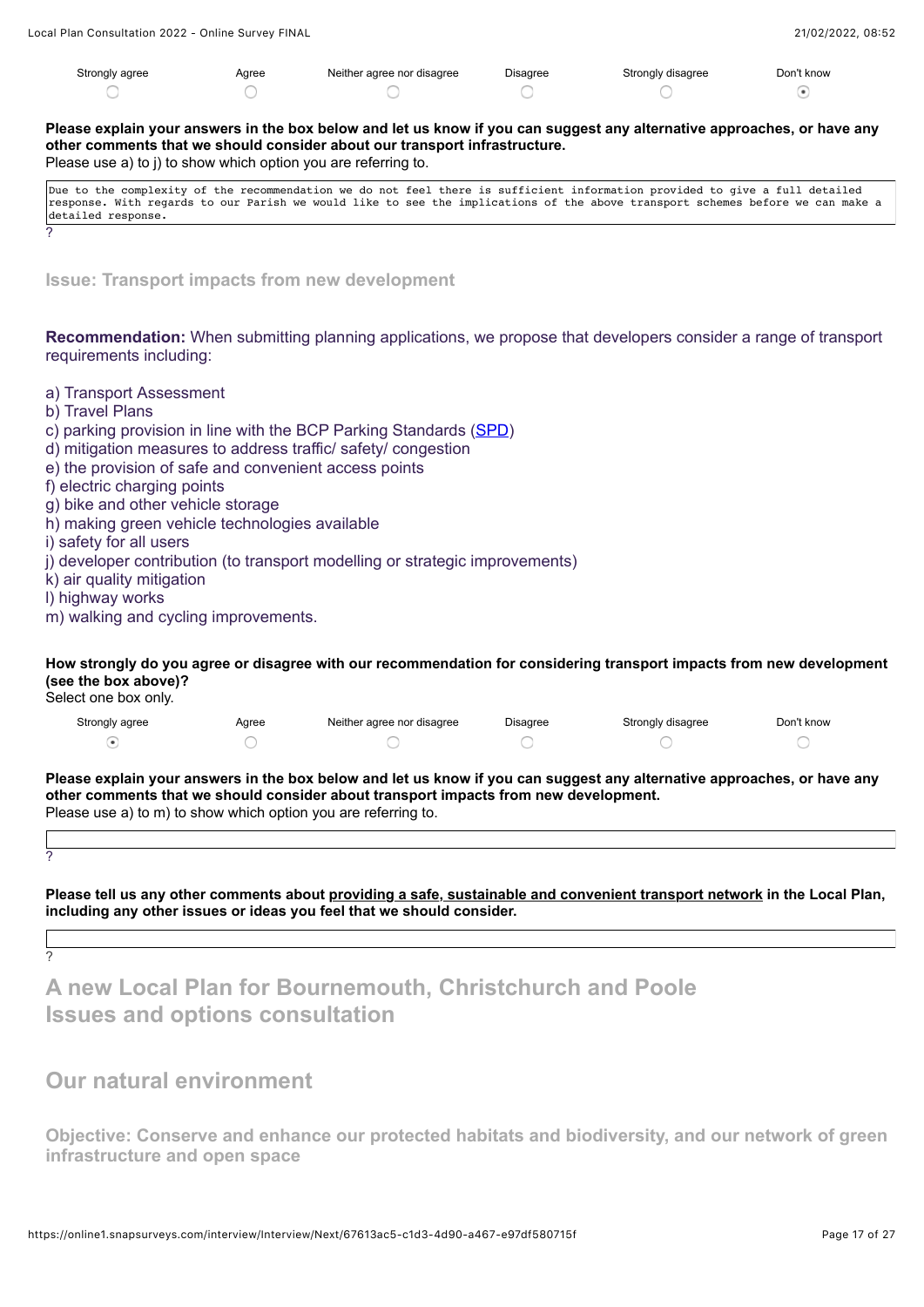### **Please read [Section 4.6 'Our natural environment'](https://storymaps.arcgis.com/collections/f14976df158c482da090ef11c33afe79?item=10) of the consultation document before answering the questions in this section.**

| Which of the following issues are you interested in giving your views about? |  |
|------------------------------------------------------------------------------|--|
| Select all that apply                                                        |  |

- Conserving and enhancing biodiversity and geodiversity Dealing with Poole Harbour Recreational Pressures
- Protecting Dorset Heathlands and mitigating development impacts Dealing with Poole Harbour Nitrate Pollution
- Provision of strategic Suitable Alternative Natural Greenspaces  $\overline{\checkmark}$
- 
- $\Box$  Improving the air quality on the Dorset Heathlands
- 
- 
- $\heartsuit$  Supporting green infrastructure and open space

| A new Local Plan for Bournemouth, Christchurch and Poole |  |  |
|----------------------------------------------------------|--|--|
| <b>Issues and options consultation</b>                   |  |  |

**Issue: Conserving and enhancing biodiversity and geodiversity**

**Recommendation:** We propose to fulfil our duty to conserve and enhance biodiversity and geodiversity by including appropriate policies in the Local Plan.

**How strongly do you agree or disagree with our recommendation for conserving and enhancing biodiversity and geodiversity (see the box above) ?**

Select one box only.

?

| Strongly agree | Agree | Neither agree nor disagree | <b>Disagree</b> | Strongly disagree | Don't know |
|----------------|-------|----------------------------|-----------------|-------------------|------------|
|                |       |                            |                 |                   |            |

**Please explain your answers in the box below and let us know if you can suggest any alternative approaches, or have any other comments that we should consider about conserving and enhancing biodiversity and geodiversity.**

**Issue: Protecting Dorset Heathlands and mitigating development impacts**

**Recommendation:** We propose continuing to implement the approach advocated in the existing Local Plan policies and detailed in the [Dorset Heathlands Planning Framework Supplementary Planning Document](https://democracy.bcpcouncil.gov.uk/documents/s16506/Appendix%201%20-%20Dorset%20Heathlands%20Planning%20Framework%202020-2025.pdf). We can explore the potential for other approaches that would still fulfil the council's duty to ensure mitigation of harmful impacts on the Dorset Heathlands from new development.

**How strongly do you agree or disagree with our recommendation for protecting Dorset Heathlands and mitigating development impacts (see the box above)?**

Select one box only.

| Strongly agree | Agree | Neither agree nor disagree | Disagree | Strongly disagree | Don't know |
|----------------|-------|----------------------------|----------|-------------------|------------|
|                |       |                            |          |                   |            |

**Please explain your answers in the box below and let us know if you can suggest any alternative approaches, or have any other comments that we should consider about protecting Dorset Heathlands and mitigating development impacts.**

As a Parish in principle we support the Dorset Heathland planning framework, however we do not support mitigation that creates negative impacts on other highly sensitive areas. Nick Dobbs info to go here...... ?

**Issue: Provision of strategic Suitable Alternative Natural Greenspaces (SANGs)**

**Recommendation:** We propose to continue the current approach to the provision of strategic SANGs through both public and private SANGs, including the continued emergence of SANGs within the [Stour Valley Park.](https://www.bcpcouncil.gov.uk/News/News-Features/Future-Parks/Stour-Valley-Park-strategy.aspx)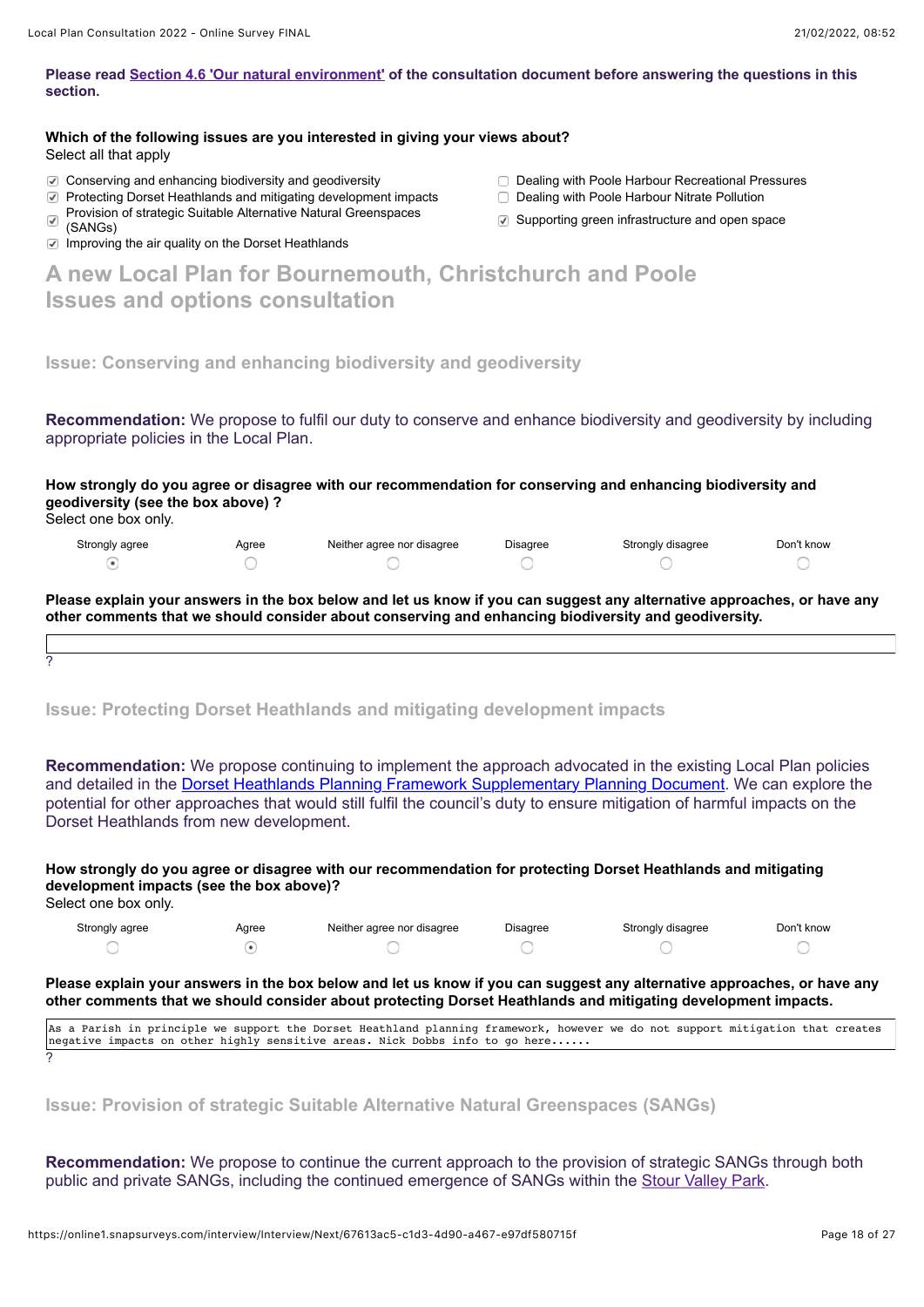#### We could also explore:

**Option 1:** Changing the use and/or management of some of our existing open spaces e.g. golf courses, to provide strategic SANGs.

#### **How strongly do you agree or disagree with each of the two options for the provision of strategic SANGs?** Select one box only.

|                   | Strongly agree | Agree | Neither agree nor<br>disagree | <b>Disagree</b> | Strongly disagree | Don't know |
|-------------------|----------------|-------|-------------------------------|-----------------|-------------------|------------|
| a) Recommendation |                |       |                               |                 |                   |            |
| b) Option 1       |                |       |                               |                 |                   |            |

#### **Please explain your answers in the box below and let us know if you can suggest any alternative approaches, or have any other comments that we should consider about the provision of strategic SANGs.** Please use a) or b) to show which option you are referring to.

| As a Parish we agree with the current approach for the provision of strategic SANGs, however these should not be positioned    |
|--------------------------------------------------------------------------------------------------------------------------------|
| within the Stour Valley Park which would be detrimental to the environment and in opposition to BCP's 2050 climate action plan |
| We strongly agree to the change of use of our existing open spaces e.g. golf courses to provide strategic SANGs which will be  |
| within walking distance of the proposed urban developments.                                                                    |
|                                                                                                                                |

**Issue: Improving the air quality on the Dorset Heathlands**

## **Recommendation:** We propose to implement the **Dorset Heathlands Interim Air Quality Strategy** up to 2025, and then align projects to new policies in both the BCP Local Plan and the Dorset Local Plan.

## **How strongly do you agree or disagree with our recommendation for improving the air quality on the Dorset Heathlands (see the box above)?**

Select one box only.

| Strongly agree | Aaree | Neither agree nor disagree | Disagree | Strongly disagree | Don't know |
|----------------|-------|----------------------------|----------|-------------------|------------|
|                |       |                            |          |                   |            |

**Please explain your answers in the box below and let us know if you can suggest any alternative approaches, or have any other comments that we should consider about improving the air quality on the Dorset Heathlands.**

We agree in principle, however the sensitive low valley water meadows within the local Parish's should be given equal status to that of the Heathland infrastructure projects as part of the Interim Air Quality Strategy. ?

**Issue: Supporting green infrastructure and open space**

**Recommendation:** We propose to maintain and expand the Green Infrastructure Network, including the creation of the Stour Valley Park, protecting existing open spaces and enhancing their appeal to more people, connecting green spaces for people and wildlife and greening the urban area.

In addition, for open spaces we could consider a combination of the following options:

**Option 1:** Allowing the loss of the open space, if it can be demonstrated that it is underused and surplus to requirements

**Option 2:** Allowing the loss of open space for community uses that outweigh the loss of the open space

**Option 3:** Making new developments pay financial contributions towards enhancing or providing alternative open space if they cannot provide open space on site

**How strongly do you agree or disagree with each of the options for supporting green infrastructure and open space?** Select one box only.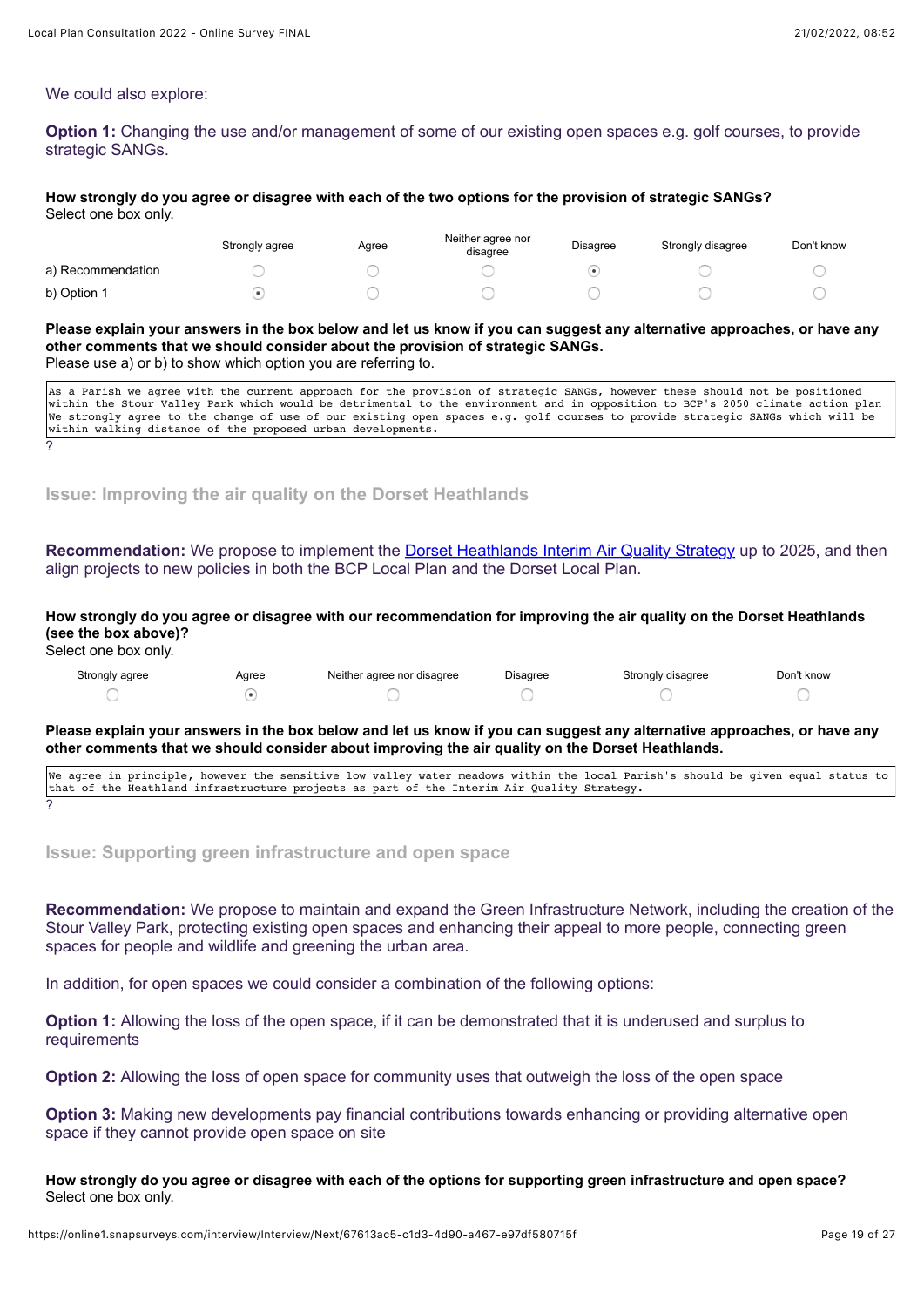|                   | Strongly agree | Agree | Neither agree nor<br>disagree | <b>Disagree</b> | Strongly disagree | Don't know |
|-------------------|----------------|-------|-------------------------------|-----------------|-------------------|------------|
| a) Recommendation |                |       |                               |                 |                   |            |
| b) Option 1       |                |       |                               |                 |                   |            |
| c) Option 2       |                |       |                               |                 |                   |            |
| d) Option 3       |                |       |                               |                 |                   |            |

#### **Please explain your answers in the box below and let us know if you can suggest any alternative approaches, or have any other comments that we should consider about supporting green infrastructure and open space.** Please use a) to d) to show which option you are referring to.

BCP sees every piece of green space as a possible target for human leisure activities. If BCP is serious about Geo and Bio diversity all of this should be turned on its head. Nick Dobbs statement - SF

**Please tell us any other comments about the natural environment in the Local Plan, including any other issues or ideas you feel that we should consider.**

**A new Local Plan for Bournemouth, Christchurch and Poole Issues and options consultation**

## **Our built environment**

**Objective: Promote local character and the delivery of high-quality urban design**

**Please read [Section 4.7 'Our built environment'](https://storymaps.arcgis.com/collections/f14976df158c482da090ef11c33afe79?item=11) of the consultation document before answering the questions in this section.**

**Which of the following issues are you interested in giving your views about?** Select all that apply

- □ Ensuring good placemaking and urban design <br>□ Preserving and enhancing our heritage <br>□ Preserving coastal and landscape chare
- 
- 
- $\nabla$  Preserving coastal and landscape character

□ Tall Buildings

?

?

**A new Local Plan for Bournemouth, Christchurch and Poole Issues and options consultation**

**Issue: Preserving and enhancing our heritage**

We have to preserve and enhance heritage assets as required by government and would set out a positive strategy for heritage.

In addition, we could consider one or both of the following options:

**Option 1:** Consider the introduction of special controls that prevent the demolition of non-designated, locally important heritage assets

**Option 2:** Undertake a comprehensive review through Conservation Area Appraisals to ensure the designations remain fit-for-purpose

**How strongly do you agree or disagree with each of the two options for preserving and enhancing our heritage? Select one box only.**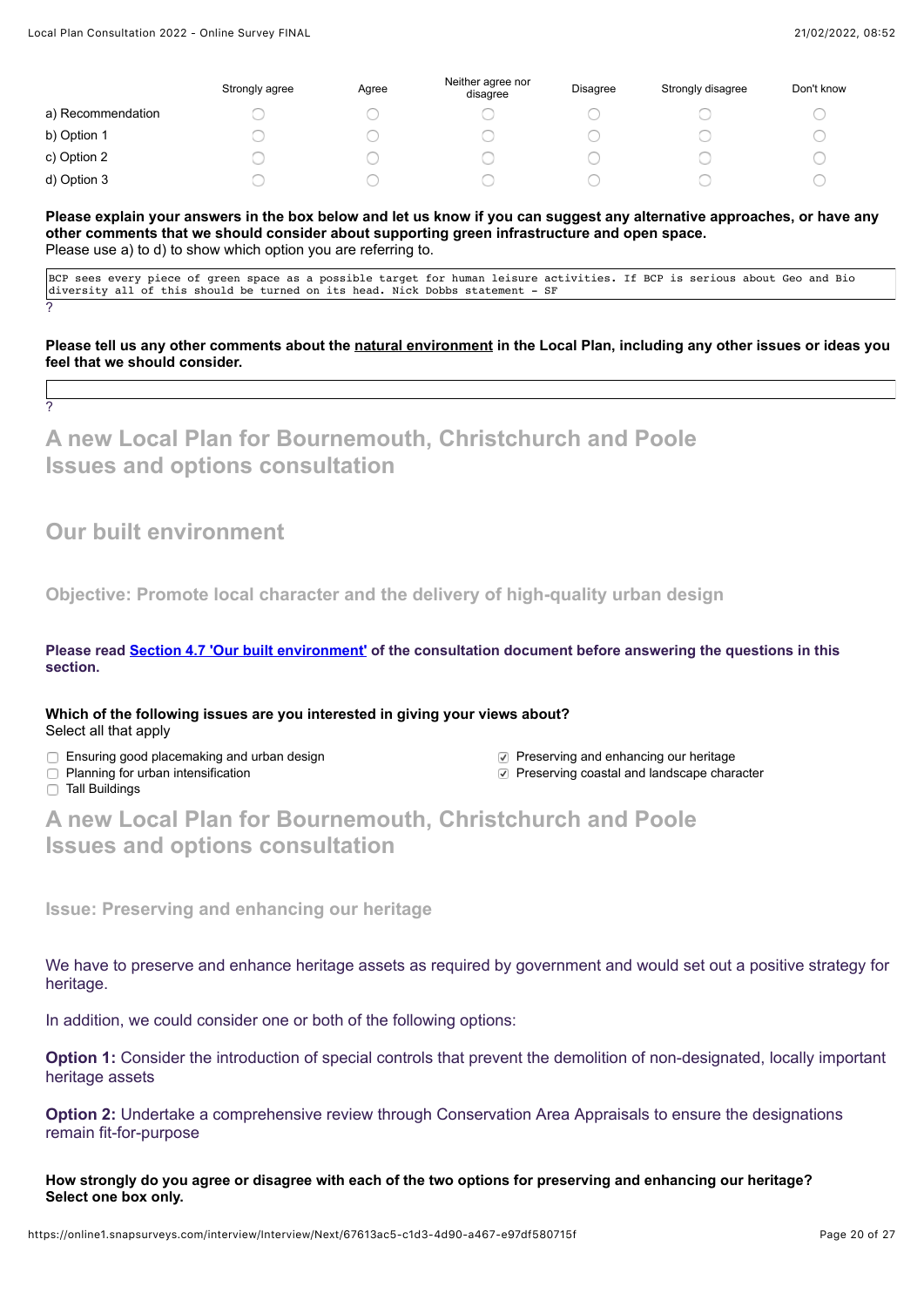|             | Strongly agree | Agree | Neither agree nor<br>disagree | Disagree | Strongly disagree | Don't know |
|-------------|----------------|-------|-------------------------------|----------|-------------------|------------|
| a) Option 1 |                |       |                               |          |                   |            |
| b) Option 2 |                |       |                               |          |                   |            |

**Please explain your answers in the box below and let us know if you can suggest any alternative approaches, or have any other comments that we should consider about preserving and enhancing our heritage.** Please use a) or b) to show which option you are referring to.

There should be no compromise or dilution of the existing green belt and conservation areas within the BCP area. ?

Our heritage conservation areas are shown on the interactive map at [bcpcouncil.gov.uk/localplanconservation](https://bcpcouncil.gov.uk/localplanconservation). You can make detailed comments about these areas on the interactive map.

## **Issue: Preserving coastal and landscape character**

**Recommendation:** We want to preserve the character of our locally-valued coastal and countryside areas and propose to set out policies in the Local Plan to achieve this. Landscape Visual Impacts Assessments will be used to help to assess proposals.

**Option 1:** We could consider a specific policy in coastal areas to ensure development does not dominate or detract from views of the cliffs

**How strongly do you agree or disagree with the recommendation and option for preserving coastal and landscape character (shown in the box above)?**

Select one box only.

?

|                   | Strongly agree | Agree | Neither agree nor<br>disagree | <b>Disagree</b> | Strongly disagree | Don't know |
|-------------------|----------------|-------|-------------------------------|-----------------|-------------------|------------|
| a) Recommendation |                |       |                               |                 |                   |            |
| b) Option 1       |                |       |                               |                 |                   |            |

**Please explain your answers in the box below and let us know if you can suggest any alternative approaches, or have any other comments that we should consider about preserving coastal and landscape character.** Please use a) or b) to show which option you are referring to.

| As a Parish we request that BCP update, or provide, a Landscape Character Area Assessment for the Throop and Holdenhurst      |
|-------------------------------------------------------------------------------------------------------------------------------|
| village areas. We have a unique riverside landscape setting which must not be compromised. The existing character of our area |
| is under threat from various policies scheduled by BCP council and we do not believe adequate attention has been paid to the  |
| Landscape Visual Impact Assessment and the sensitivity of this special area.                                                  |
|                                                                                                                               |

#### **Please tell us any other comments about our built environment in the Local Plan, including any other issues or ideas you feel that we should consider.**

Throop and Holdenhurst Parish council contains the largest collection of listed buildings in BCP and therefore the historical context in which they lie should be preserved and maintained. St Johns Church and its Parish is the mother of Bournemouth. Muccleshell, Throop and Holdenhurst have important heritage values that pre-date the creation of Bournemouth and therefore should be preserved under exceptional circumstances. The Home for Heroes on Muscliffe Lane are currently not identified as listed buildings, however they are crucial elements for conservation listing and bear signifiant historical importance to the conservation area and BCP. As a Parish council we would like to see greater attention paid to the restoration and conservation of several important listed buildings within the Parish that are fast deteriorating including those under the ownership of BCP Council itself.

# **A new Local Plan for Bournemouth, Christchurch and Poole Issues and options consultation**

## **Promoting health and wellbeing**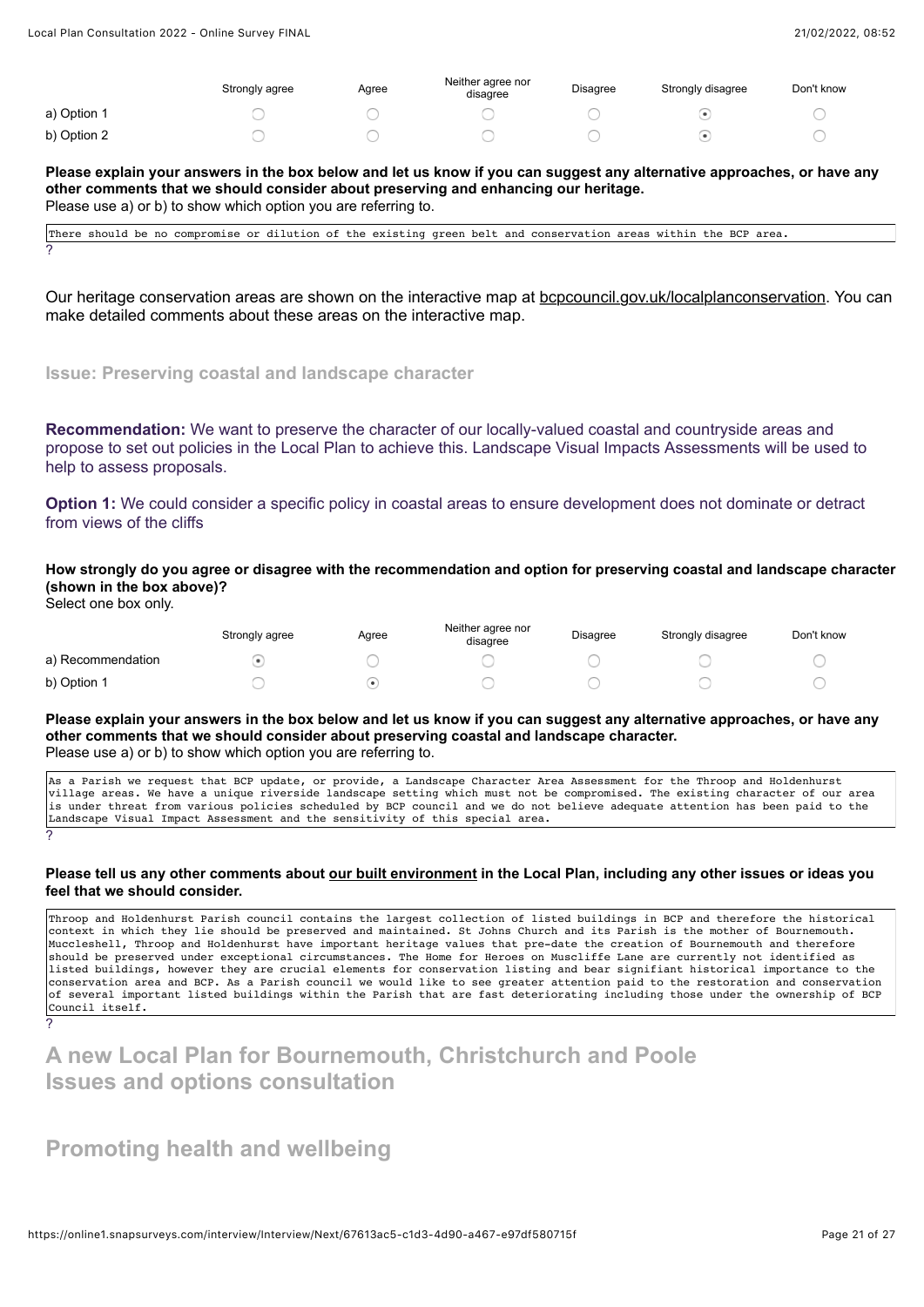**Objective: Improve health and wellbeing and contribute towards reducing inequalities**

**Please read [Section 4.8 'Promoting health and wellbeing'](https://storymaps.arcgis.com/collections/f14976df158c482da090ef11c33afe79?item=12) of the consultation document before answering the questions in this section.**

**Which of the following issues are you interested in giving your views about?**  Select all that apply

○ Supporting health and wellbeing **Ensuring a high standard of amenity** 

**A new Local Plan for Bournemouth, Christchurch and Poole Issues and options consultation**

**Issue: Supporting health and wellbeing**

**Recommendation:** We propose to set out a specific policy in the Local Plan to support health and wellbeing, and require that certain developments prepare a Health Impact Assessment (HIA). The size and type of development would [determine the focus of the HIA and for smaller developments we propose applicants use the NHS Rapid Health Impact](http://www.healthyurbandevelopment.nhs.uk/wp-content/uploads/2019/10/HUDU-Rapid-HIA-Tool-October-2019.pdf) Assessment Tool to assess potential health impacts.

**Option 1:** In addition, we could explore introducing a specific financial contribution from new developments towards health infrastructure

**How strongly do you agree or disagree with our recommendation and option for supporting health and wellbeing (see the box above)?**

Select one box only.

|                   | Strongly agree | Agree | Neither agree nor<br>disagree | Disagree | Strongly disagree | Don't know |
|-------------------|----------------|-------|-------------------------------|----------|-------------------|------------|
| a) Recommendation |                |       |                               |          |                   |            |
| b) Option 1       |                |       |                               |          |                   |            |

**Please explain your answers in the box below and let us know if you can suggest any alternative approaches, or have any other comments that we should consider about supporting health and wellbeing.** Please use a) or b) to show which option you are referring to.

?

**Issue: Ensuring a high standard of amenity**

**Recommendation:** We want to support a high standard of amenity for existing residents and future occupiers of new homes considering levels of sunlight and daylight, privacy, emissions, noise/vibration and whether a development is overbearing or oppressive.

There are some additional options we could explore:

**Option 1:** [Setting internal space standards for new residential development inline with nationally described space](https://www.gov.uk/government/publications/technical-housing-standards-nationally-described-space-standard/technical-housing-standards-nationally-described-space-standard) standards

**Option 2:** Setting standards for external space on residential development for flats

**How strongly do you agree or disagree with the recommendation and two options for ensuring a high standard of amenity?** Select one box only.

|                   | Neither agree nor |       |          |                 |                   |            |  |
|-------------------|-------------------|-------|----------|-----------------|-------------------|------------|--|
|                   | Strongly agree    | Aaree | disagree | <b>Disagree</b> | Strongly disagree | Don't know |  |
| a) Recommendation |                   |       |          |                 |                   |            |  |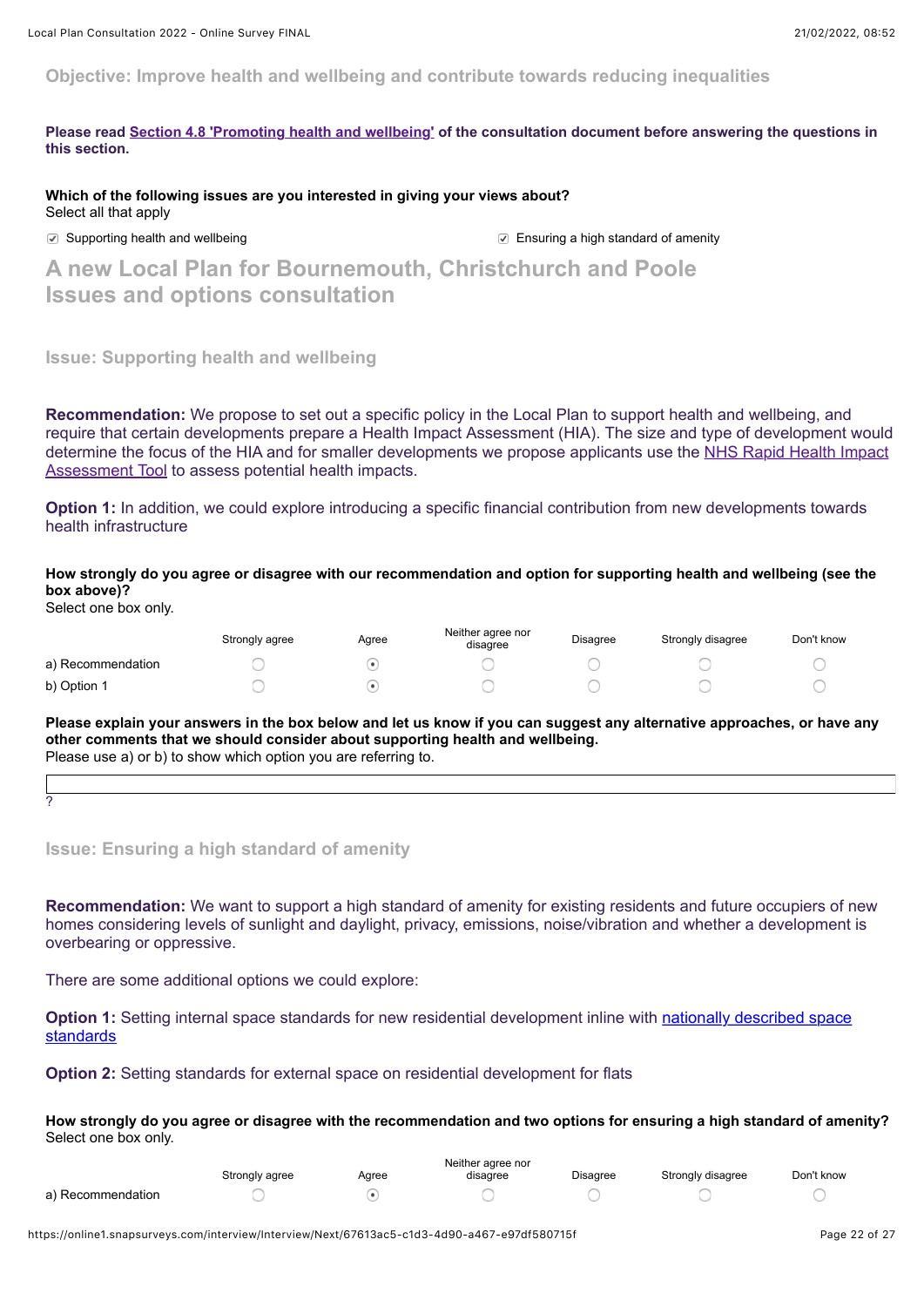| $\sigma$ of the consentation $\epsilon$ of $\epsilon$ . Online out very think the consent |  |  | 210212022,0000 |  |
|-------------------------------------------------------------------------------------------|--|--|----------------|--|
|                                                                                           |  |  |                |  |
| b) Option 1                                                                               |  |  |                |  |
| c) Option 2                                                                               |  |  |                |  |

 $\frac{1}{2}$  Dlan Consultation 2022 - Online Survey FINAL 21/02/2022, 08:52

**Please explain your answers in the box below and let us know if you can suggest any alternative approaches, or have any other comments that we should consider about ensuring a high standard of amenity?** Please use a), b) or c) to show which option you are referring to.

## **Please tell us any other comments about health and wellbeing in the Local Plan, including any other issues or ideas you feel that we should consider.**

Not all green space should be focused as suitable for human leisure activities

# **A new Local Plan for Bournemouth, Christchurch and Poole Issues and options consultation**

# **Tackling climate change**

?

?

**Objective: Work towards achieving carbon neutrality ahead of 2050 and inspire action to combat the climate and ecological emergency**

**Please read [Section 4.9 'Tackling climate change'](https://storymaps.arcgis.com/collections/f14976df158c482da090ef11c33afe79?item=13) of the consultation document before answering the questions in this section.**

### **Which of the following issues are you interested in giving your views about?**  Select all that apply

Ensuring new buildings will be built to reduce their energy use and  $\blacktriangledown$ 

 $\heartsuit$  Flood and coastal erosion risk management

 $\heartsuit$  Maximising the uptake of energy from renewable sources

**A new Local Plan for Bournemouth, Christchurch and Poole Issues and options consultation**

**Issue: Ensuring new buildings will be built to reduce their energy use and minimise carbon emissions**

Building regulations (Part L) sets out energy efficiency requirements and CO2 target emission rates for new buildings. [New changes to Part L](https://www.gov.uk/government/news/new-homes-to-produce-nearly-a-third-less-carbon?utm_medium=email&utm_campaign=govuk-notifications&utm_source=4894f10d-df11-4971-bd0a-2d5eb641a1d2&utm_content=weekly) have recently been made introducing a timeline towards 'zero carbon ready' homes and buildings by 2025.

We could consider either one of the following options:

**Option 1:** Allow new development to comply with the national building regulation (Part L) requirements

**Option 2:** Set a higher local standard beyond the building regulations (Part L) requirements

**How strongly do you agree or disagree with each of the two options for ensuring new developments will be built to reduce their energy use and minimise carbon emissions?**

Select one box for each row.

|             | Strongly agree | Agree | Neither agree nor<br>disagree | Disagree | Strongly disagree | Don't know |
|-------------|----------------|-------|-------------------------------|----------|-------------------|------------|
| a) Option 1 |                |       |                               |          |                   |            |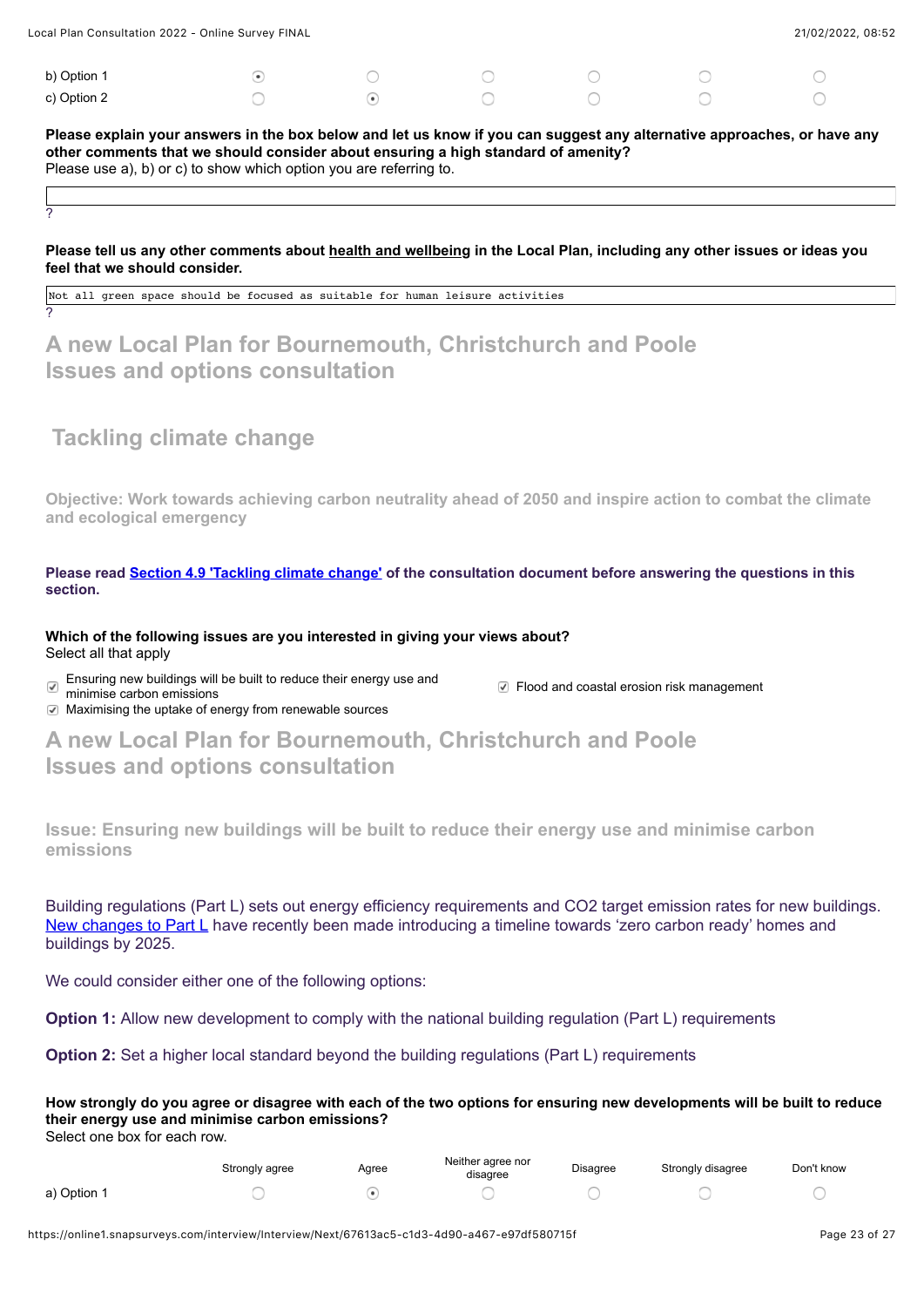| Local Plan Consultation 2022 - Online Survey FINAL |  |  | 21/02/2022, 08:52 |
|----------------------------------------------------|--|--|-------------------|
| b) Option 2                                        |  |  |                   |

**Please explain your answers in the box below and let us know if you can you suggest any alternative approaches, or have any other comments that we should consider about ensuring new developments will be built to reduce their energy use and minimise carbon emissions.**

Please use a) or b) to show which option you are referring to.

**Issue: Maximising the uptake of energy from renewable sources**

To maximise the uptake of energy from renewable sources we could consider one, or both, of the following options:

**Option 1:** Consider allocating specific areas for delivering large scale renewable/low carbon technologies and associated infrastructure

**Option 2:** Determine renewable and low carbon energy proposals, subject to policy criteria for example, respecting landscape quality and residential amenity

**How strongly do you agree or disagree with each of the two options for maximising the uptake of energy from renewable sources?**

Select one box for each row.

?

|             | Strongly agree | Agree | Neither agree nor<br>disagree | <b>Disagree</b> | Strongly disagree | Don't know |
|-------------|----------------|-------|-------------------------------|-----------------|-------------------|------------|
| a) Option 1 |                |       |                               |                 |                   |            |
| b) Option 2 |                |       |                               |                 |                   |            |

**Please explain your answers in the box below and let us know if you can suggest any alternative approaches, or have any other comments that we should consider about maximising the uptake of energy from renewable sources.** Please use a) or b) to show which option you are referring to.

**Issue: Flood and coastal erosion risk management**

**Recommendation:** In line with government guidance, we propose to direct the majority of development to areas of lowest flood risk. If any development has to take place in an area at risk of flooding because there is no alternative location, we will ensure that appropriate flood risk alleviation measures are provided. We also propose to require the provision of sustainable drainage systems in new developments.

**How strongly do you agree or disagree with our recommendation for flood and coastal erosion risk management (see the box above)?**

Select one box only.

| Strongly agree | Agree | Neither agree nor disagree | Disagree | Strongly disagree | Don't know |
|----------------|-------|----------------------------|----------|-------------------|------------|
|                |       |                            |          |                   |            |

**Please explain your answers in the box below and let us know if you can you suggest any alternative approaches, or have any other comments that we should consider about flood and coastal erosion risk management.**

?

?

**Please tell us any other comments about tackling climate change in the Local Plan, including any other issues or ideas you feel that we should consider.**

| .<br>Need to add stuff here |  |
|-----------------------------|--|
| $\sim$                      |  |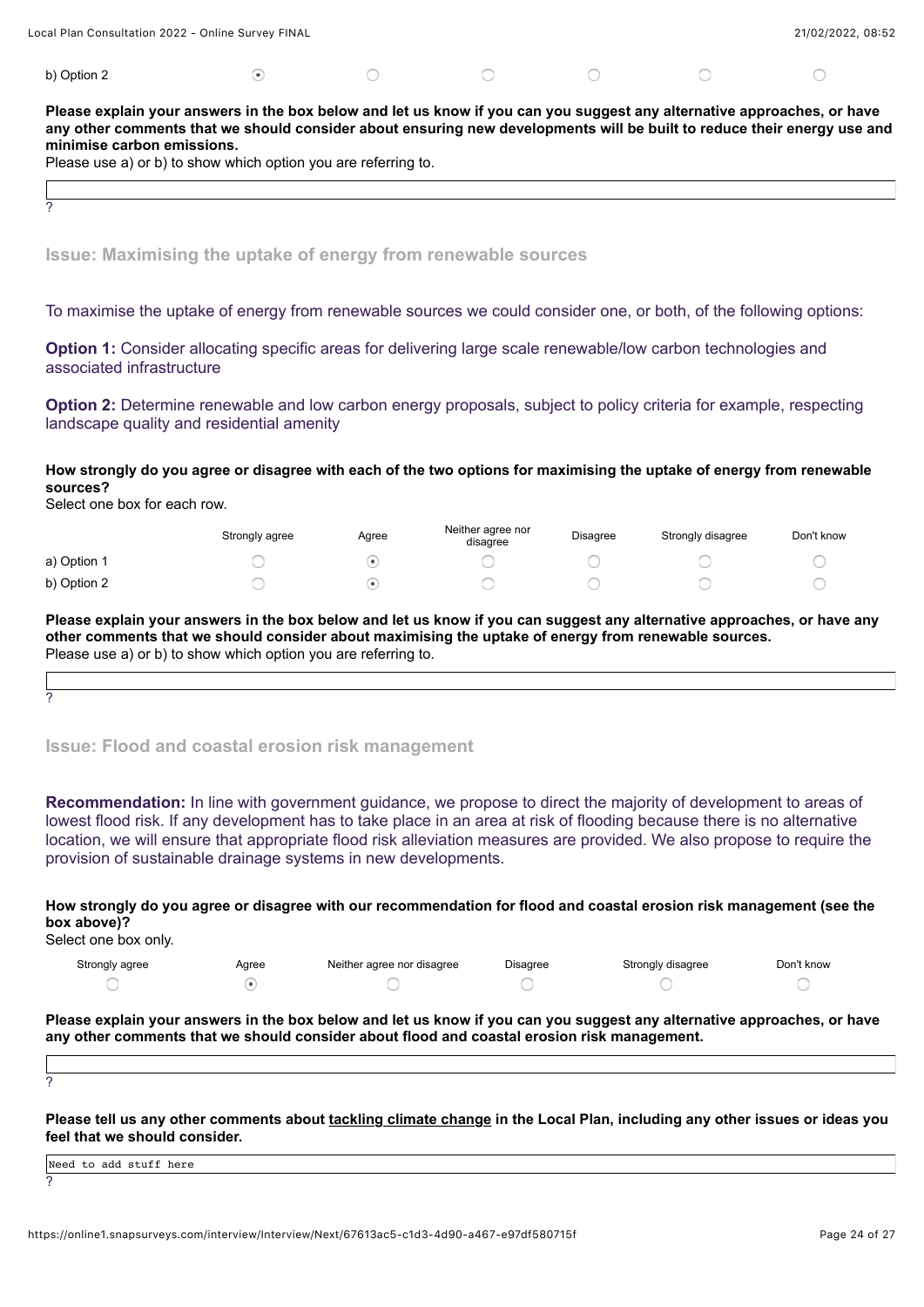# **A new Local Plan for Bournemouth, Christchurch and Poole Issues and options consultation**

# **Providing infrastructure that supports development**

**Objective: Deliver the infrastructure needed to support development**

**Please read [Section 4.10 'Providing infrastructure that supports development'](https://storymaps.arcgis.com/collections/f14976df158c482da090ef11c33afe79?item=14) of the consultation document before answering the questions in this section.**

**Which of the following issues are you interested in giving your views about?** Select all that apply

- ⊙ Balancing the delivery of infrastructure with viable development © Community facilities and services
- Delivering the infrastructure to support growth Telecommunications and digital infrastructure provision
	-

**A new Local Plan for Bournemouth, Christchurch and Poole Issues and options consultation**

**Issue: Delivering the infrastructure to support growth**

**Recommendation:** We propose to work with infrastructure providers and funding bodies to develop an Infrastructure Delivery Plan to sit alongside the Local Plan and continue to fund infrastructure from developer contributions.

**How strongly do you agree or disagree with our recommendation for delivering the infrastructure to support growth (see the box above)?**

Select one box only.

| Strongly agree | Agree | Neither agree nor disagree | <b>Disagree</b> | Strongly disagree | Don't know |
|----------------|-------|----------------------------|-----------------|-------------------|------------|
|                |       |                            |                 |                   |            |

**Please explain your answers in the box below and let us know if you can suggest any alternative approaches, or have any other comments that we should consider about delivering the infrastructure to support growth.**

?

**Issue: Balancing the delivery of infrastructure with viable development**

**Recommendation:** Where an applicant sets out that a proposal would not be viable if it were compliant with all the policies that will be in the Local Plan, we propose to require the submission of a Viability Assessment. We would use the assessment to calculate the contributions applicant can make towards infrastructure. We will continue to require the independent scrutiny of submitted viability assessments and will consider introducing measures to strengthen that process and improve transparency.

**How strongly do you agree or disagree with our recommendation for balancing the delivery of infrastructure with viable development (see the box above)?**

Select one box only.

| Strongly agree | Agree | Neither agree nor disagree | Disagree | Strongly disagree | Don't know |
|----------------|-------|----------------------------|----------|-------------------|------------|
|                |       |                            |          |                   |            |

**Please explain your answers in the box below and let us know if you can suggest any alternative approaches, or have any other comments that we should consider about balancing the delivery of infrastructure with viable development.**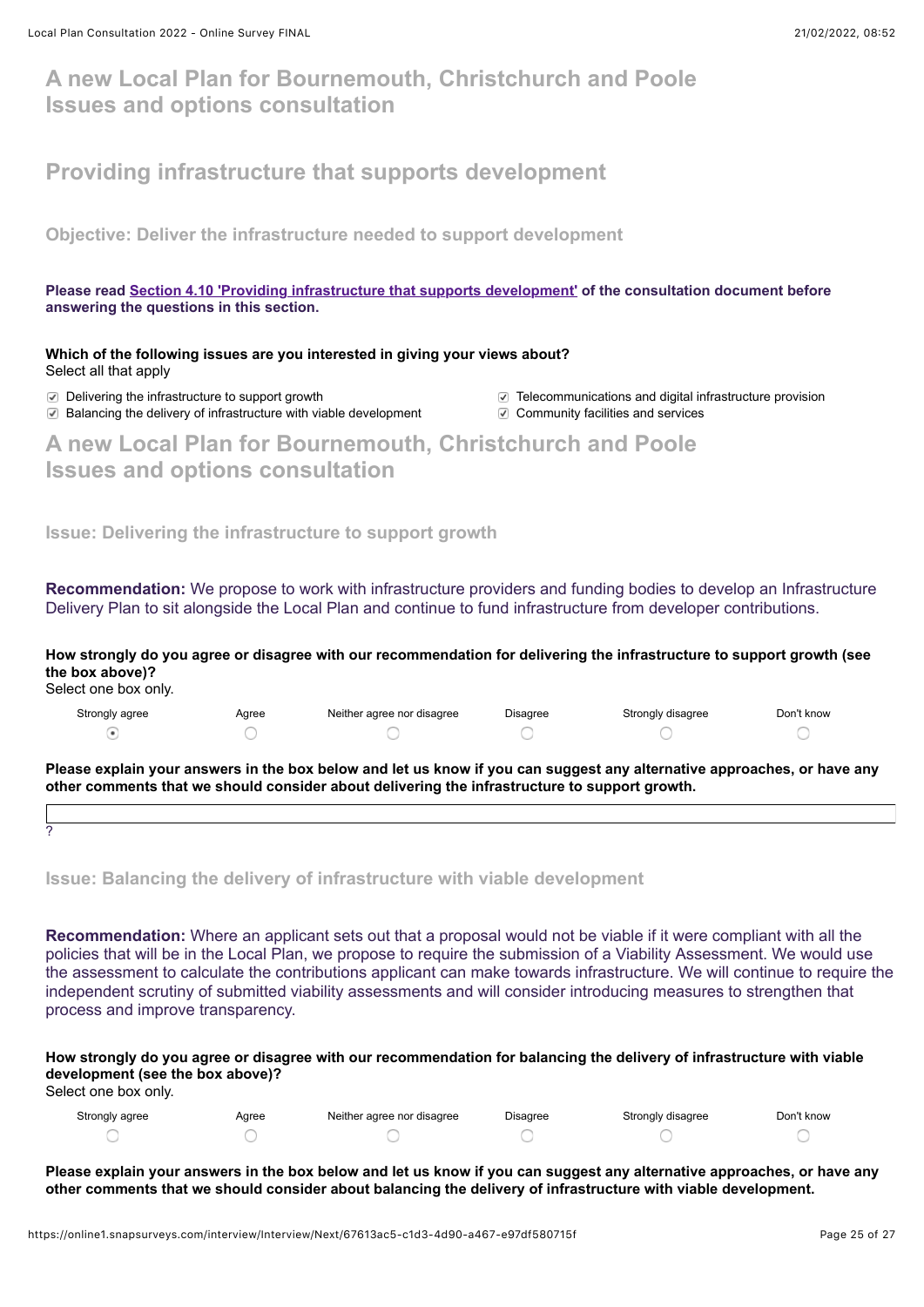| 2                                                                                                                                                                                                                                 |                     |                                                                                                                                                                                                                                  |                 |                   |                 |
|-----------------------------------------------------------------------------------------------------------------------------------------------------------------------------------------------------------------------------------|---------------------|----------------------------------------------------------------------------------------------------------------------------------------------------------------------------------------------------------------------------------|-----------------|-------------------|-----------------|
|                                                                                                                                                                                                                                   |                     | <b>Issue: Telecommunications and digital infrastructure provision</b>                                                                                                                                                            |                 |                   |                 |
| acceptable visual impact on the locality.                                                                                                                                                                                         |                     | Recommendation: We propose to support proposals for telecommunications or radio equipment where they have an                                                                                                                     |                 |                   |                 |
| provision (see the box above)?<br>Select one box only.                                                                                                                                                                            |                     | How strongly do you agree or disagree with our recommendation for telecommunications and digital infrastructure                                                                                                                  |                 |                   |                 |
| Strongly agree                                                                                                                                                                                                                    | Agree               | Neither agree nor disagree                                                                                                                                                                                                       | <b>Disagree</b> | Strongly disagree | Don't know      |
|                                                                                                                                                                                                                                   | $\odot$             |                                                                                                                                                                                                                                  |                 |                   |                 |
| 2                                                                                                                                                                                                                                 |                     | Please explain your answers in the box below and let us know if you can suggest any alternative approaches, or have any<br>other comments that we should consider about telecommunications and digital infrastructure provision. |                 |                   |                 |
| <b>Issue: Community facilities and services</b>                                                                                                                                                                                   |                     |                                                                                                                                                                                                                                  |                 |                   |                 |
| Recommendation: We propose to protect existing community facilities and services, unless it can be demonstrated<br>that they are no longer needed or can be provided elsewhere in an accessible location to serve that community. |                     |                                                                                                                                                                                                                                  |                 |                   |                 |
| above)?<br>Select one box only.                                                                                                                                                                                                   |                     | How strongly do you agree or disagree with our recommendation for community facilities and services (see the box                                                                                                                 |                 |                   |                 |
| Strongly agree                                                                                                                                                                                                                    | Agree<br>$_{\odot}$ | Neither agree nor disagree                                                                                                                                                                                                       | Disagree        | Strongly disagree | Don't know<br>○ |
| Please explain your answers in the box below and let us know if you can suggest any alternative approaches, or have any<br>other comments that we should consider about community facilities and services.                        |                     |                                                                                                                                                                                                                                  |                 |                   |                 |
|                                                                                                                                                                                                                                   |                     |                                                                                                                                                                                                                                  |                 |                   |                 |
| 2                                                                                                                                                                                                                                 |                     |                                                                                                                                                                                                                                  |                 |                   |                 |
| Please tell us any other comments about providing infrastructure that supports development in the Local Plan, including<br>any other issues or ideas you feel that we should consider.                                            |                     |                                                                                                                                                                                                                                  |                 |                   |                 |
| 2                                                                                                                                                                                                                                 |                     |                                                                                                                                                                                                                                  |                 |                   |                 |
| A new Local Plan for Bournemouth, Christchurch and Poole<br><b>Issues and options consultation</b>                                                                                                                                |                     |                                                                                                                                                                                                                                  |                 |                   |                 |
| <b>Other Comments and Suggestions</b>                                                                                                                                                                                             |                     |                                                                                                                                                                                                                                  |                 |                   |                 |
| Finally, do you have any other issues, comments or suggestions that we should consider for the Local Plan?                                                                                                                        |                     |                                                                                                                                                                                                                                  |                 |                   |                 |

It would help if you could use the appropriate letter a) to j) to show us which of the objective/s you are referring to in giving your response.

a) Regenerating our town centres

b) New market and affordable homes

c) A prosperous economy

d) Adapting our high streets and retail areas